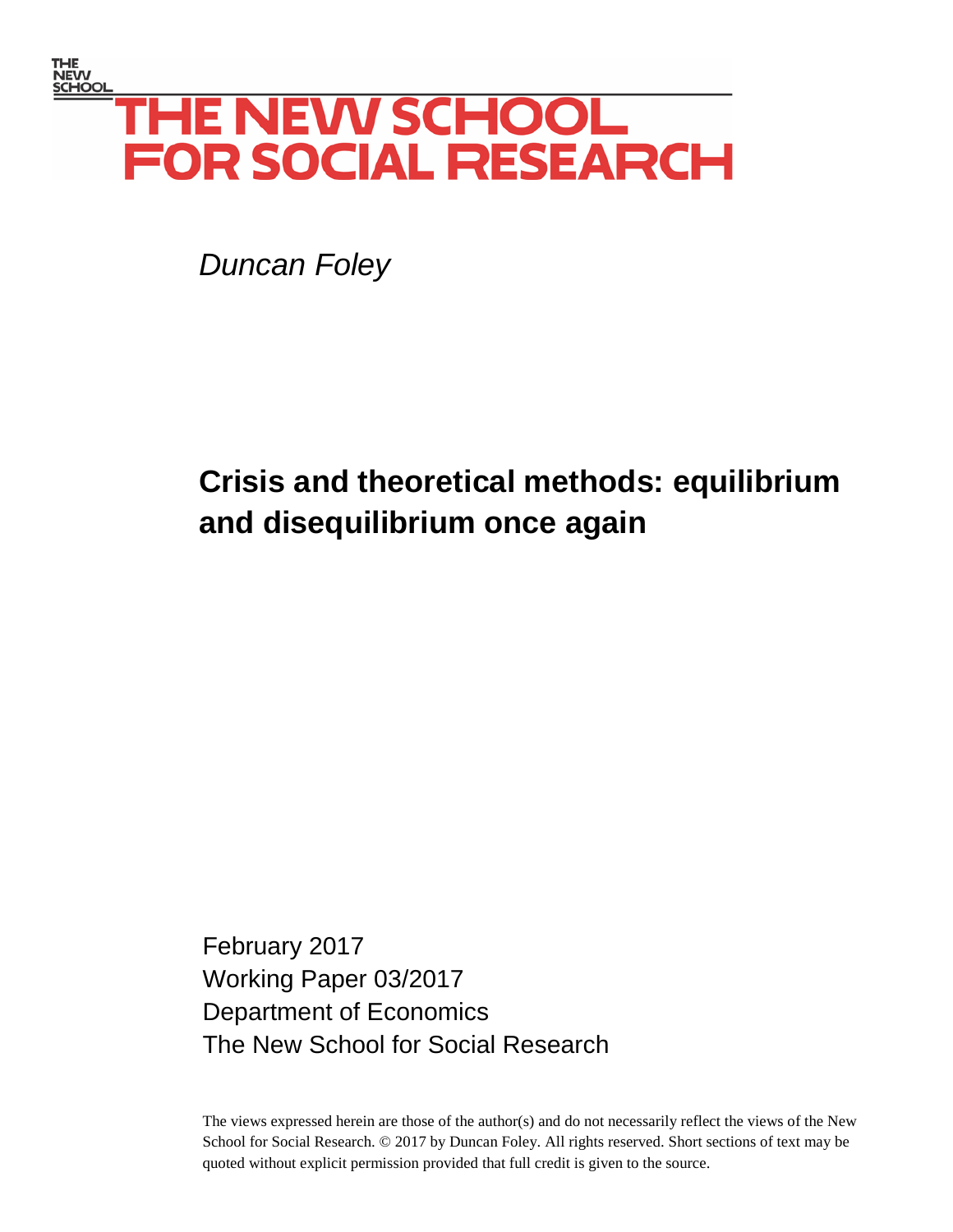# <span id="page-1-0"></span>Crisis and theoretical methods: equilibrium and disequilibrium once again

# by Duncan K. Foley

## Acknowledgements

• This paper is the basis of a presentation for the Symphony conference: Economics, Economic Policies and Sustainable Growth in the Wake of the Crisis 8-10 September, 2016, Ancona, Italy. My intellectual IOUs for these remarks are scattered far and wide, and include conversations with my colleagues Lance Taylor, Vela Velupillai, and Anwar Shaikh, with Simon Halliday and Sam Bowles in the course of our extensive discussions aiming at revising Bowles' *Microeconomics* [\(Bowles, 2004\)](#page-30-0) as an undergraduate text, with Murray Gell-Mann on the role of constraints and Doyne Farmer on the questions of agent-based modeling at the Santa Fe Institute, with Dave Colander and Barkley Rosser on several occasions, and with my students at the New School for Social Research. Support from the Institute for New Economic Thinking is gratefully acknowledged.

#### Abstract

The financial crisis of 2007-8 damaged the credibility of macroeconomic analysis based on price-taking Walrasian intertemporal general equilibrium models. This talk explores methodological alternatives, particularly stable Nash-Cournot equilibria of social interaction models that center on agents' response to other agents' actions rather than on agents' forecasts of future paths of prices and production. Social interaction equilibria in conjunction with constraints from information theory highlight the social coordination problems at the root of macroeconomic policy questions. Equilibrium concepts enhance the explanatory power of economic theories in contrast with the limitations of disequilibrium dynamical systems analysis and agent-based modeling. Constrained maximum entropy methods offer a general approach to macroeconomic modeling. Various conceptions of equilibrium in economics arise from distinct conceptions of expectations.

Keywords: economic equilibrium, statistical equilibrium, Nash-Cournot equilibrium, expectations, maximum entropy. JEL codes: B22, B40, C62, C72, D50, E12.

# 1 The wrong sort of bees

The wrong sort of bees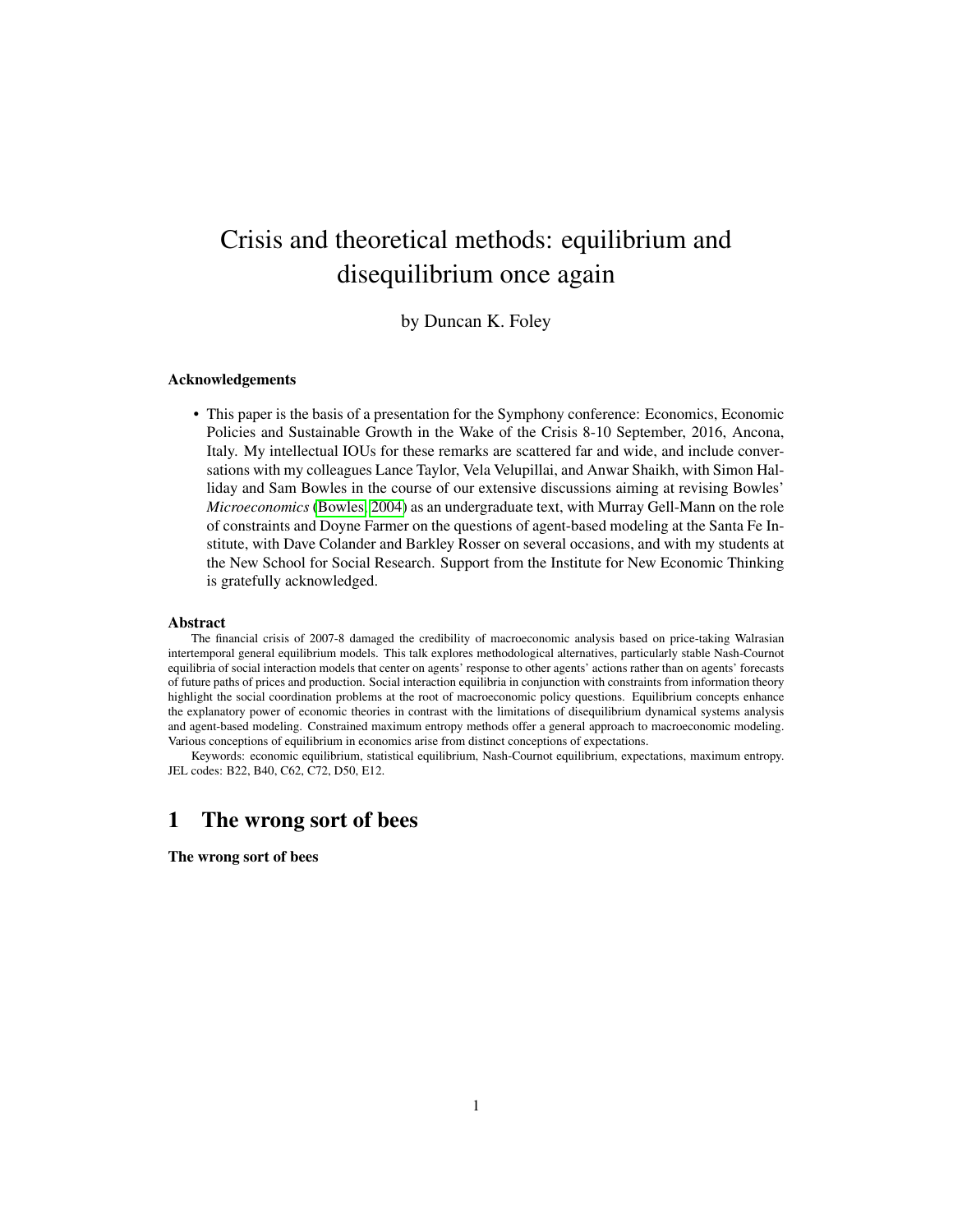

• A memorable episode in A. A. Milne's *Winnie-the-Pooh* recounts Pooh's attempt to steal the honey from a bees' nest by floating himself to the top of the tree where the nest is located. This attempt ends in disaster as the bees attack Pooh who is helplessly suspended as their target. Pooh philosophically concludes that these were "the wrong sort of bees".

## The wrong sort of equilibrium

- Economics has had a similar experience with equilibrium theories in the aftermath of the financial crisis of 2007-8 with equilibrium theory.
- As a result many people, including myself in some incarnations, have concluded that it would be as well to avoid equilibrium concepts altogether in modeling economic outcomes.
- There are, of course, innumerable ways not to do something, so this resolution can lead in various directions, including the exploration of non-linear dynamical models, agent-based modeling, and other explicitly disequilibrium modeling methods (almost all Markov models in one form or another).

# Sorts of equilibrium

• There are, however, other conceptions of equilibrium than the price-taking Walrasian general equilibrium model that has provided the theoretical framework for most economists' education.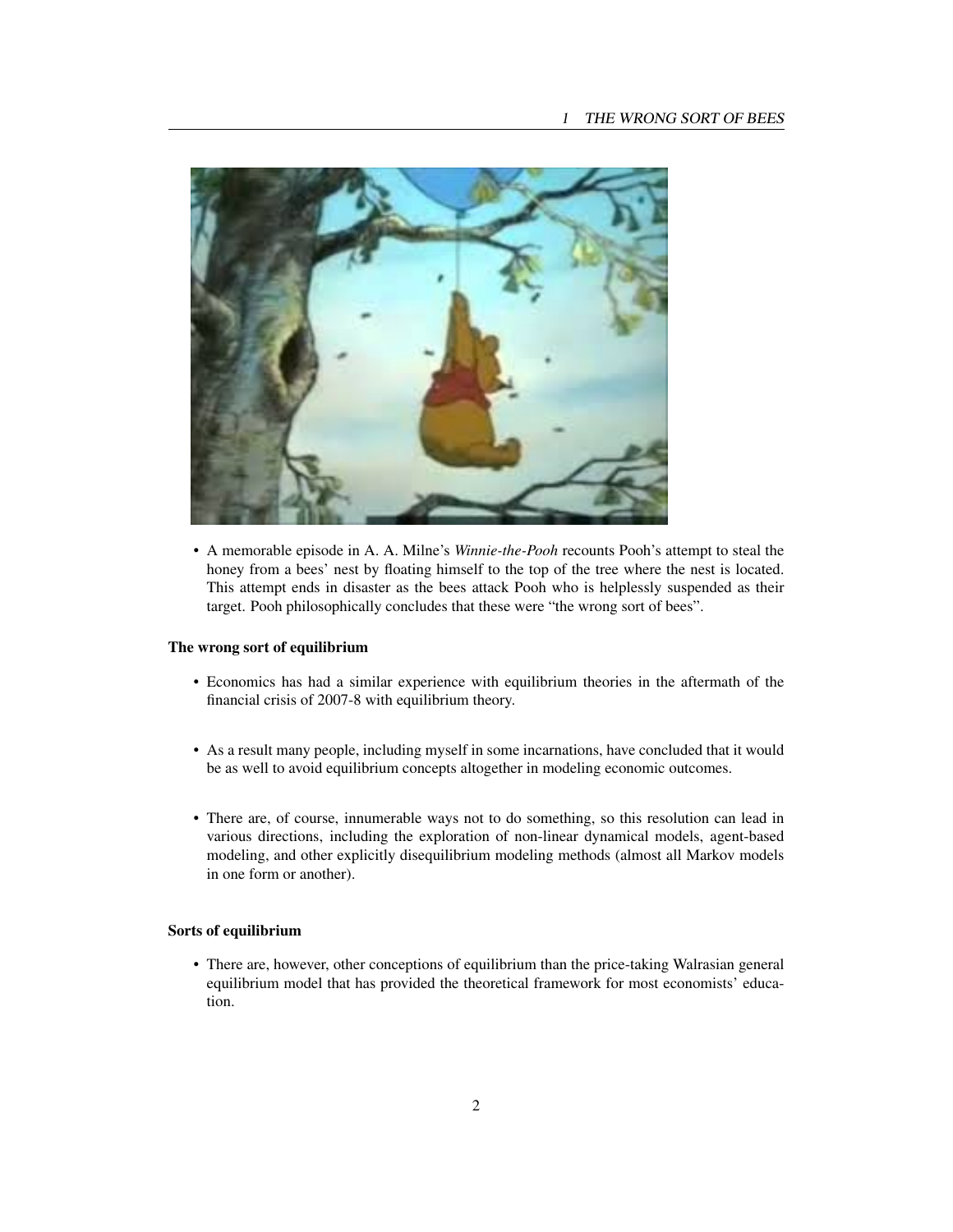- <span id="page-3-0"></span>• The prestige of the fundamental existence and welfare theorems that we continue to teach as "economic thinking" has led us to identify "equilibrium" with "Walrasian general equilibrium", and, as a result, to conclude that the only alternative to price-taking Walrasian equilibrium modeling is one or another framework of disequilibrium dynamics.
- I'd like to argue that this is a case of the "wrong sort of equilibrium", and that we can make more progress applying non-Walrasian equilibrium methods, which have a stellar track record in other fields of intellectual inquiry, including statistical physics, to economic problems.

#### Information theory

- At this level I am far from without company, and an important part of my thinking has been shaped by the "post-Walrasian" school of economics.
- I will argue that post-Walrasian theory can realize itself completely only by incorporating key elements of information theory, in particular the principles of entropy maximization that in E. T. Jaynes' formulation [\(Jaynes, 2003\)](#page-30-1) provide the framework for theories of statistical equilibrium and equilibrium fluctuations.

# Constraints and behavior

- Statistical equilibrium models can be formulated in terms of maximizing the entropy (unexplained fluctuations) of complex systems subject to constraints imposed by physical laws, or, in the case of social phenomenon, social institutions and purposive human behavior.
- Except in the unattainable limit of zero entropy (corresponding in physical systems to a temperature of absolute zero) the resulting theories provide both a model of central tendencies (equilibrium in the traditional economic sense) and endogenous fluctuations.
- When this method works, it provides parsimonious and tractable theories of complex system behavior, in which the forces of equilibrium are explicitly modeled.

# Equilibrium in political economy

- The power of equilibrium methods in social theory has a long history.
- In political economy Adam Smith's analyses of the equalization of profit rates is a leading example.
- It is striking that John Maynard Keynes' macroeconomic thinking had much greater influence when it was couched in equilibrium terms in the *General Theory* than in the disequilibrium framework of the *Treatise on Money* [\(Keynes, 1936,](#page-30-2) [1930\)](#page-30-3).
- The simplifications of equilibrium thinking seem to be particularly appropriate as a framework for abstraction in the context of human social interactions, which feature multiple causal pathways at multiple levels that give rise to intricate feedback loops, self-fulfilling prophecies, and other unavoidable and familiar social phenomena that pose difficulties for dynamical systems.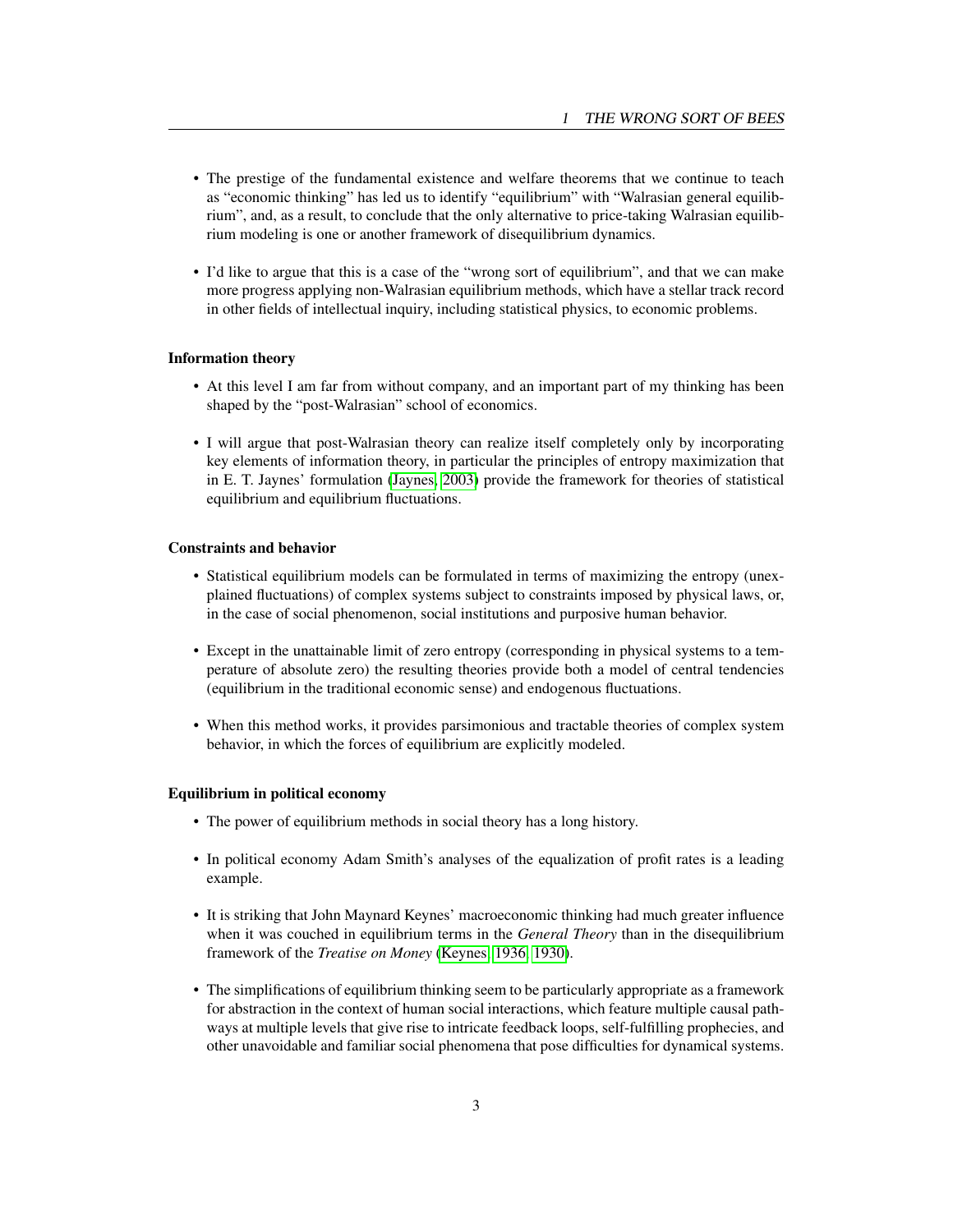# 2 What I learned from Sam Bowles

# The Bowles program

- In the first chapter of his *Microeconomics*, Bowles lays out a strong methodological program for explanation of human social phenomena.
- His idea is to represent the outcome of human interaction as the Nash-Cournot equilibrium of a game, in which the actions of the players are constrained by particular institutions and motivated by the expected payoffs they associate with various outcomes.

# Bargaining as an example of Bowles' program

- For example, in the classic Edgeworth-box problem of bilateral bargaining to distribute some bundle of resources between two individuals with given private preferences over the bundles they will wind up with, the outcomes are the feasible allocations of the total resources between the individuals, and their expected payoffs can be represented by ordinal utility functions representing their preferences.
- Various social institutions, such as first-mover ability to make take-it-or-leave-it or pricesetting offers might structure this type of interaction in different contexts.

#### The problem of multiplicity of equilibria

- One of the limits of Bowles' program is that in many cases, even when the social institutions governing a social interaction are well-defined, there are multiple Nash-Cournot equilibria in the resulting game, and the explanatory power of the program is reduced.
- The explanatory power of Bowles' program is enhanced if we also require that the equilibria proposed as explaining phenomena are stable in some robust and demonstrable sense.

# Social coordination problems

- Bowles emphasizes the important observation that Nash-Cournot equilibria, because each player responds by choosing her action assuming the other player's (or players') actions are given, in general can deviate from the set of socially coordinated (Pareto-efficient) outcomes some player might choose if given control of the other player's actions.
- The Prisoners' Dilemma represent one class of such social coordination problems, in which there is a unique, stable, but socially-uncoordinated Nash-Cournot equilibrium.
- Another important class are institutions that give rise to Assurance Games in which there are multiple stable Nash-Cournot equilibria, only one of which is socially coordinated.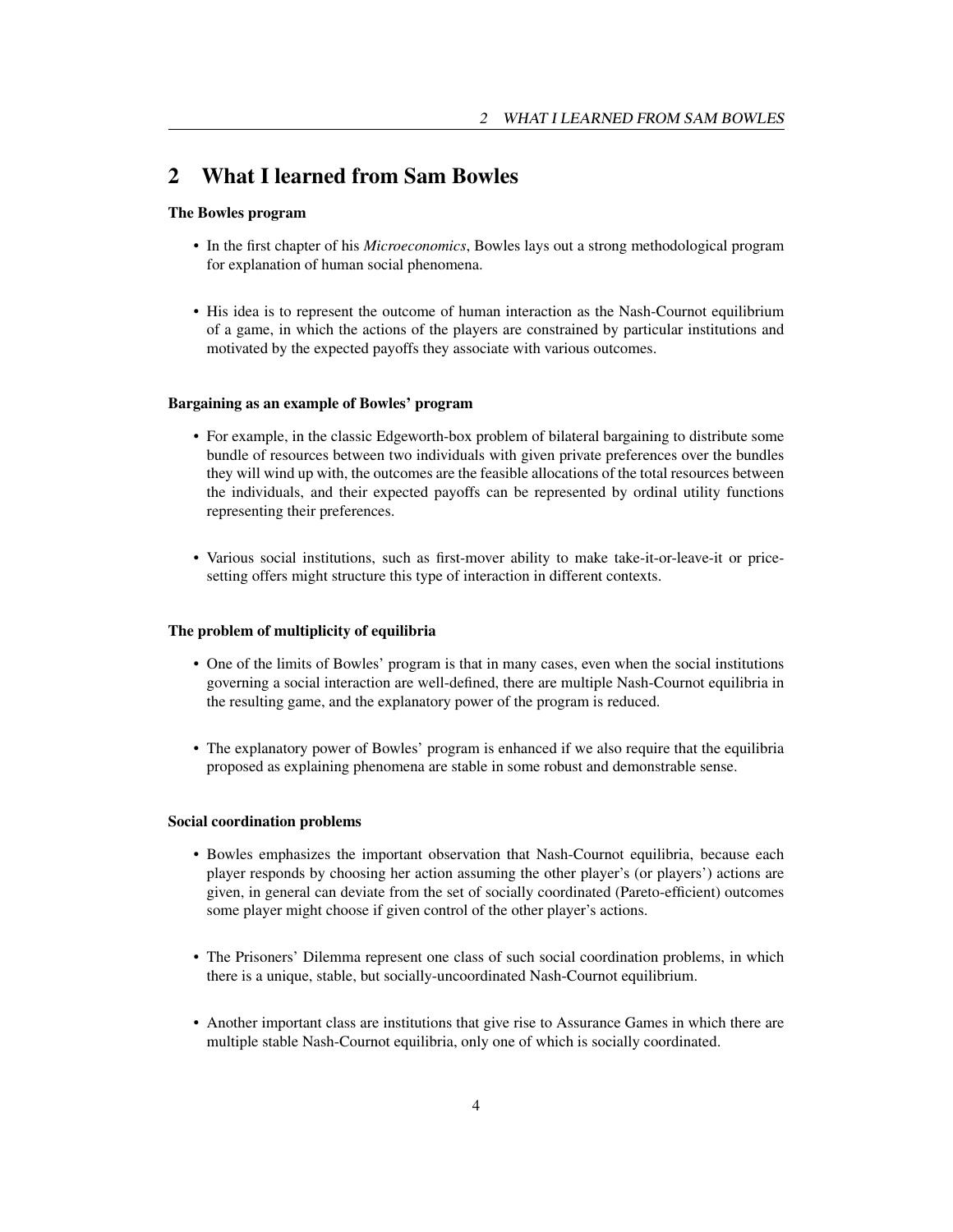# Other suspects

• Bowles shares the blame or credit for this line of thinking with a distinguished company, including his co-author Herb Gintis and Peyton Young, Rajiv Sethi, Peter Diamond and his co-authors, Martin Weitzman, and Cooper and John who have explored the impact of strategic complementarity on aggregate outcomes, Martin Shubik, Ross Starr, Ali Khan, and others who have insisted on the necessity of modeling equilibrium in monetary economies as Nash-Cournot equilibria of well-defined games, Joseph Stiglitz, George Akerlof and Michael Spence, Brian Arthur, and others. The thoroughgoing application of these fundamental ideas to macroeconomic problems remains a piece of unfinished business for economic theorists.

# The social interaction model

- There is a subset of symmetrical models for which Bowles' program is particularly wellsuited, the *social interaction model*.
- In this setting the two or more participants each choose some action variable, *x*, which may be subject to constraints,  $x_{\text{lo}} \le x \le x_{\text{hi}}$  with payoffs, identical for all the participants, that depend on the (typical) individual's action and the mean (or some other statistic) of the other participants' actions,  $\bar{x}$ ,  $u[x, \bar{x}]$ .
- The best response of the typical individual is  $x[\bar{x}] = \arg \max_{x_{lo} \le x \le x_{hi}} u[x, \bar{x}]$ . The symmetrical Nash-Cournot equilibria,  $x^e$  satisfy the condition  $x[x^e] = x^e$ . The socially coordinated outcome is  $x^{sc} = \arg \max_{x_{\text{lo}} \le x \le x_{\text{hi}}} u[x, x].$

#### Keynes' cross as a social interaction model

- As Figure [1](#page-6-0) illustrates, in the case of weak strategic complementarity the (once) well-known equilibrium analysis of aggregate demand Keynes and Richard Kahn developed and presented in Keynes' *General Theory* is an example of the social interaction model.
- The identical agents are firms that generate household wage and profit incomes by producing and selling commodities.
- The typical firm chooses its level of production (and hence income generation, *x*) depending on the average level of incomes generated by all the other firms in the economy,  $\bar{x}$ .

# Keynes' cross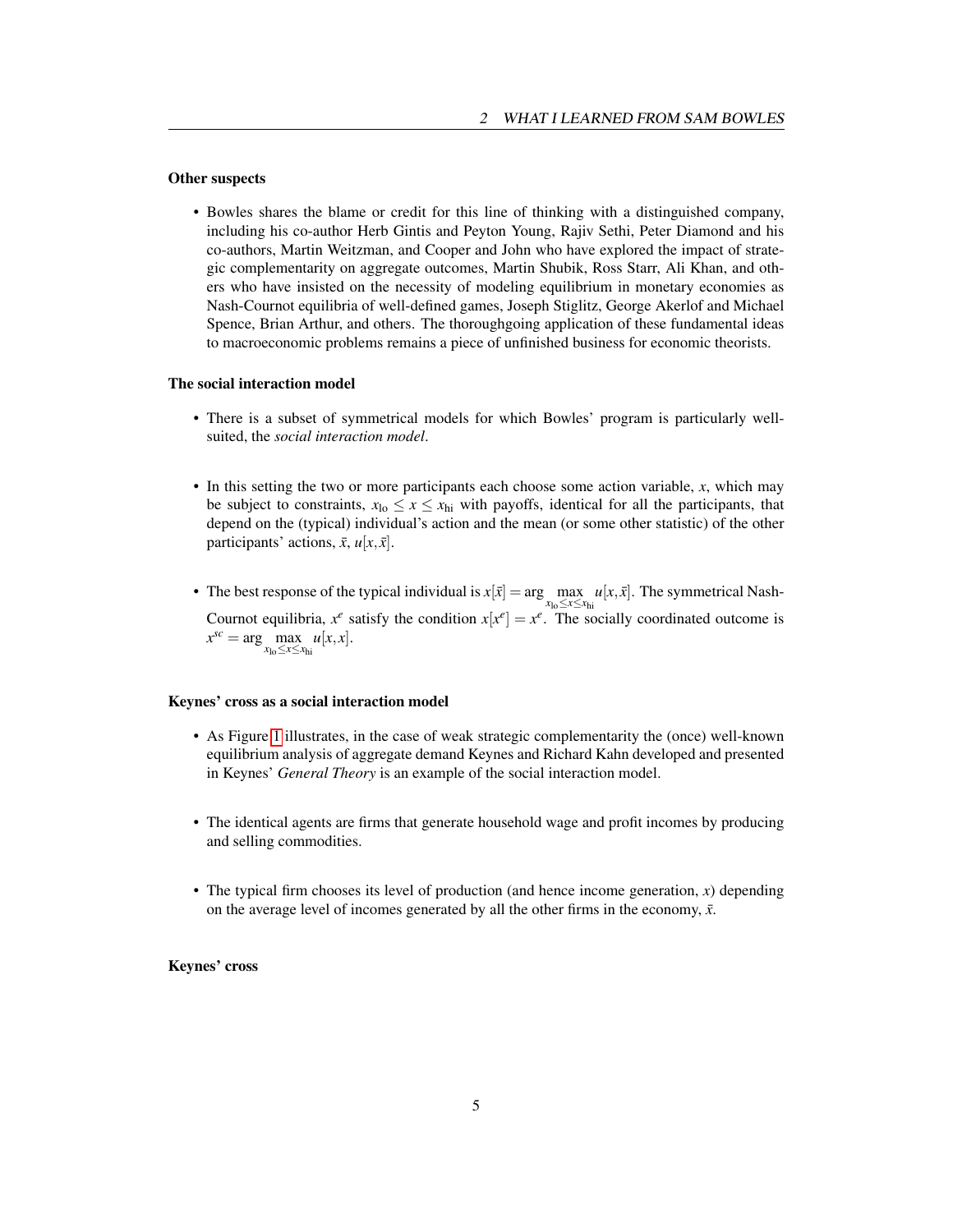#### 2 WHAT I LEARNED FROM SAM BOWLES



<span id="page-6-0"></span>Figure 1: The average level of firm production is on the horizontal axis, and the best-response typical firm reaction on the vertical axis. The equilibrium level of output falls short of the socially coordinated level, or, in Keynes language, full employment.

#### Keynes' cross and weak strategic complementarity

- Households are assumed to have a positive marginal propensity to spend out of income less than unity, leading to an upward-sloped best-response schedule,  $x[\bar{x}]$ , with  $0 < x' < 1$  indicating weak strategic complementarity of firm spending.
- A positive equilibrium level of aggregate demand and income is sustained by the typical firm's commitment to an autonomous level of investment expenditure that does not vary (or vary as much) with demand as household spending.
- The social coordination problem is due to the dependence of the typical household/firm's spending on the spending of all the others.

#### Social interaction as micro-foundations

- This interpretation of "Keynes' cross" shows how the social interaction model can derive "macroeconomic" outcomes from a genuinely "microeconomic" model.
- The microeconomics of the social interaction model are parsimoniously summarized in the best response of the typical participant, which determines the macroeconomic equilibrium outcome.
- The relation of the macroeconomic equilibrium to changes in behavior represented by shifts of the best-response schedule can be counter-intuitive and highly non-linear, representing the effects of "fallacies of composition" and the underlying social coordination problem being modeled.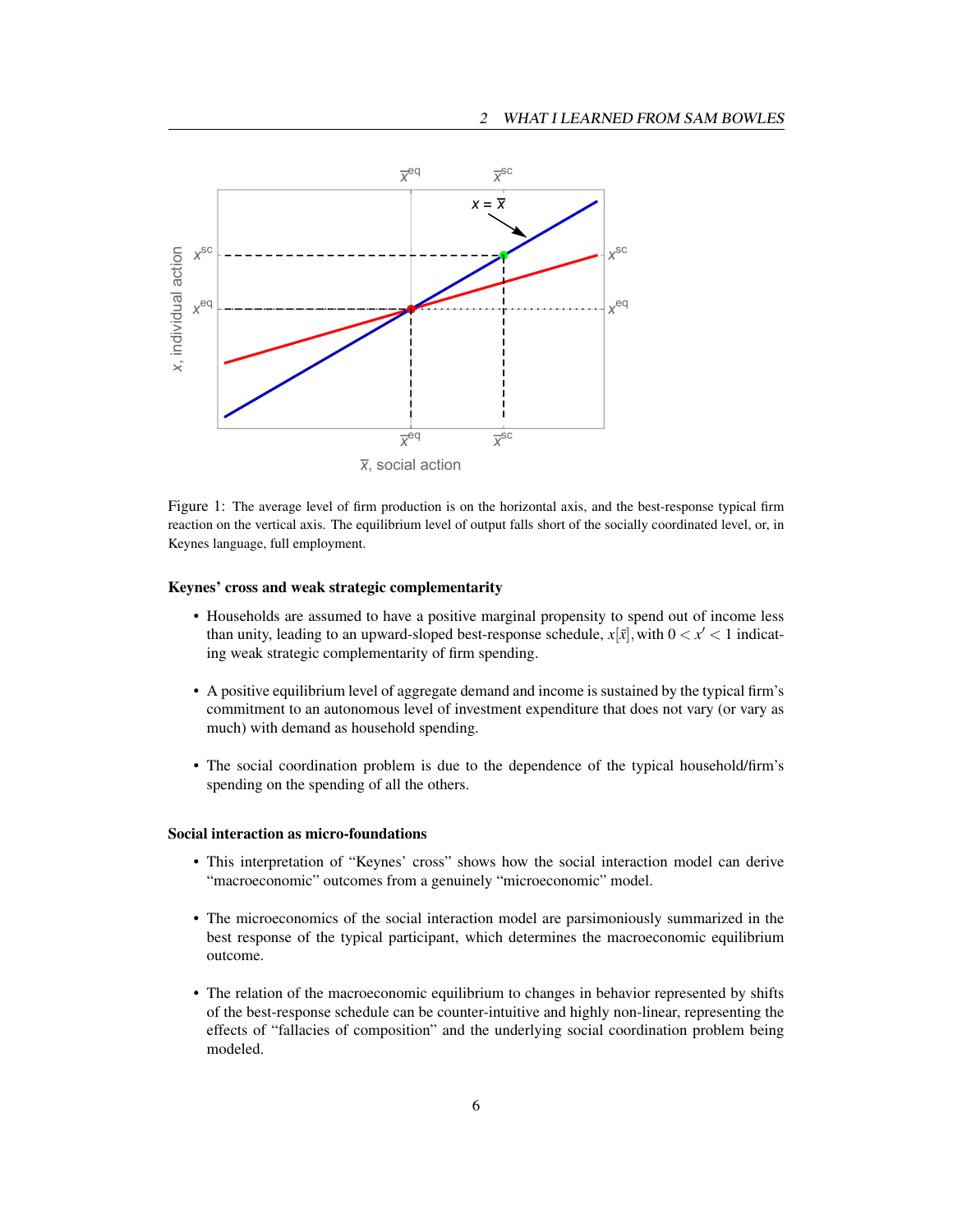# Typical agents and representative agents

- The concept of the *typical agent* in the social interaction model from the concept of a *representative agent*.
- The typical agent acts taking the actions of the other agents as given, leading to a socially uncoordinated second-best outcome.
- The representative agent internalizes all of the interactions in the system, leading to a socially coordinated first-best outcome,

# In Keynes' words

Keynes remarks in chapter 3 of *GT:*

The classical doctrine ... which used to be expressed categorically in the statement that 'Supply creates its own Demand' and continues to underlie all orthodox economic theory, involves a special assumption as to the relationship between these two functions ... that  $f(N)$  and  $\phi(N)$  are equal ... for all levels of output and employment .... That is to say, effective demand, instead of having a unique equilibrium value, is an infinite range of values all equally admissible; and the amount of employment is indeterminate except in so far as the marginal disutility of labour sets an upper limit. If this were true, competition between entrepreneurs would always lead to an expansion of employment up to the point ... where a further increase in the value of the effective demand will no longer be accompanied by any increase in output. Evidently this amounts to the same thing as full employment.

#### Keynes and the price-taking Walrasian model

- As Keynes describes it, the "classical" or "Say's Law" view he is critiquing is not the simple "invisible hand" claim that in price-taking Walrasian competitive equilibrium all available resources will be fully employed (or have a zero price).
- In the social interaction model the invisible hand corresponds to the knife-edge case where the best response of the typical participant does not depend on the actions of the other players at all.
- Keynes, however, argues that the classical Say's Law view is based on the quite different claim that whatever the level of production the other firms choose, the typical firm's best response will be the *same* level of production, so that there is a continuum of equilibrium levels of production.

## Indeterminacy and scale-free fluctuations

- Keynes correctly characterizes this (also knife-edge) situation as one in which the equilibrium level of production is *indeterminate*.
- From the analogy with similar phase-changes in physical systems, we would expect in fact to see fluctuations of production at all scales in this indeterminate case.
- Keynes, on the other hand, seems to believe that weak forces of competition will lead the equilibrium level of production to drift toward full employment.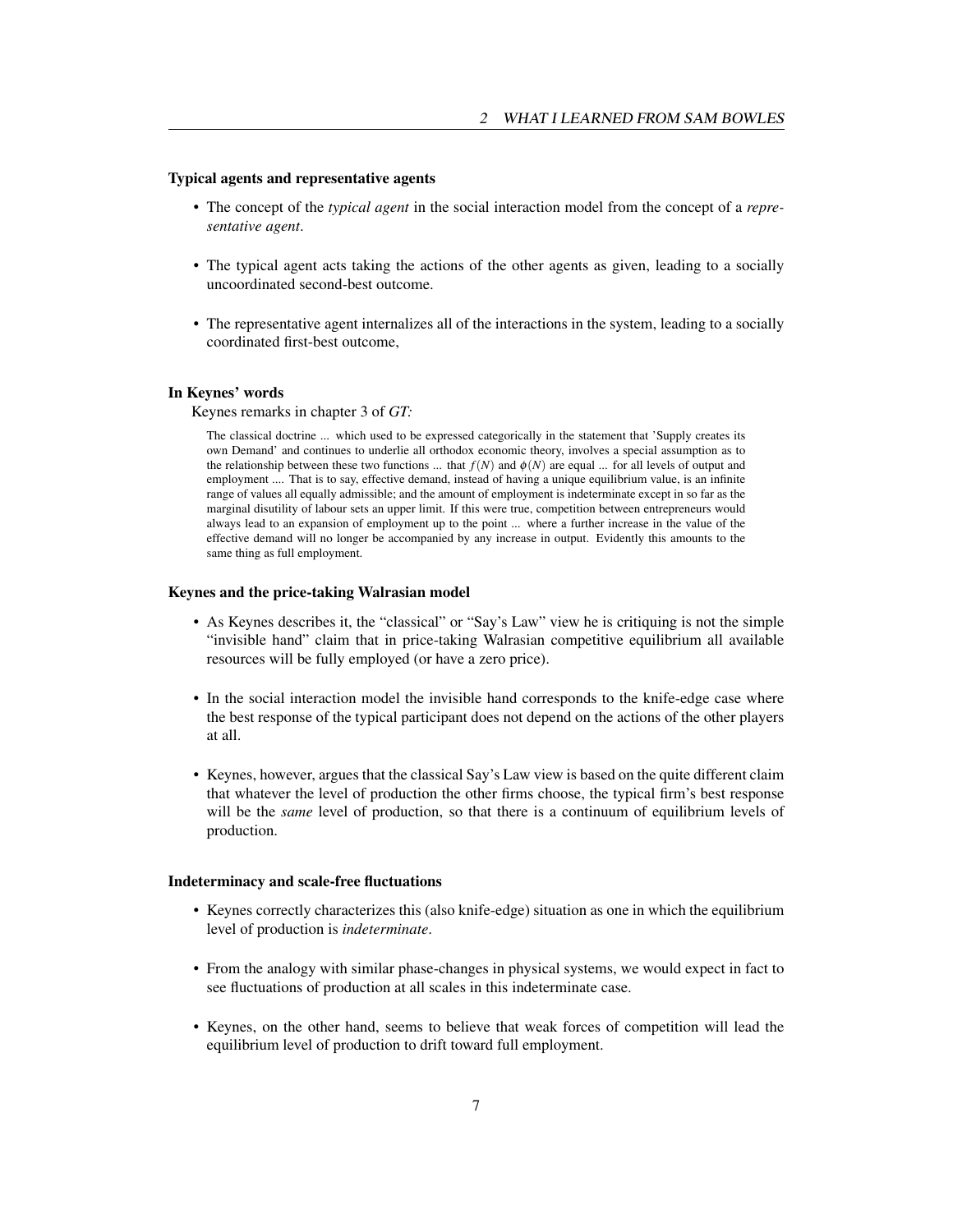# Keynes and the Bowles program

- From the point of view of the Bowles program, Keynes' theory involves two social coordination problems.
- First, in Keynes' thinking output and labor markets the institution of seller price-setting leads to a price-setting equilibrium with excess capacity, or involuntary unemployment.
- Second, the institutions of monetary exchange imply that when the typical buyer spends money, she relieves the liquidity constraint of other buyers, creating a social coordination problem in the level of spending, effective demand.

# 3 Stability and dynamics in the social interaction model

## Dynamics and the social interaction model

- The "Bowles program" calls for explanation of social phenomena through embedding the individual behavior that supports the phenomenon in an institutionally appropriate game and exhibiting the observed outcome as a *stable* Nash-Cournot equilibrium.
- The Achilles' heel of this program is the difficulty of demonstrating the highly intuitive requirement of stability.
- It is one of the bedrock principles of reasoning in other branches of science that we are extremely unlikely to see systems anywhere but in or near stable equilibrium states.
- Game theoretic reasoning as an explanatory theory in social sciences constantly runs into the limitation that Nash's version of Nash-Cournot equilibrium is not based on explicit dynamics, and, as a result, the set of Nash equilibria of typical social interactions can be large and include many irrelevant unstable outcomes.

## Stability with one dimension of social interaction

- In the one-dimensional social interaction model, the stability issue is much more tractable at an intuitive level, but for reasons that raise troubling questions for the more general program of basing social explanations on explicit system dynamics.
- In the case illustrated in Figure [1,](#page-6-0) for example, it is very difficult to avoid the conclusion that the stability of an equilibrium depends on whether the best-response schedule cuts the equilibrium 45° line from above or below.
- If we imagine the average level of the action on the horizontal axis to be perturbed upward or downward from the equilibrium, when the typical agent best response cuts the equilibrium condition from above, the model implies universal pressures to restore equilibrium through the adjustment of individual actions.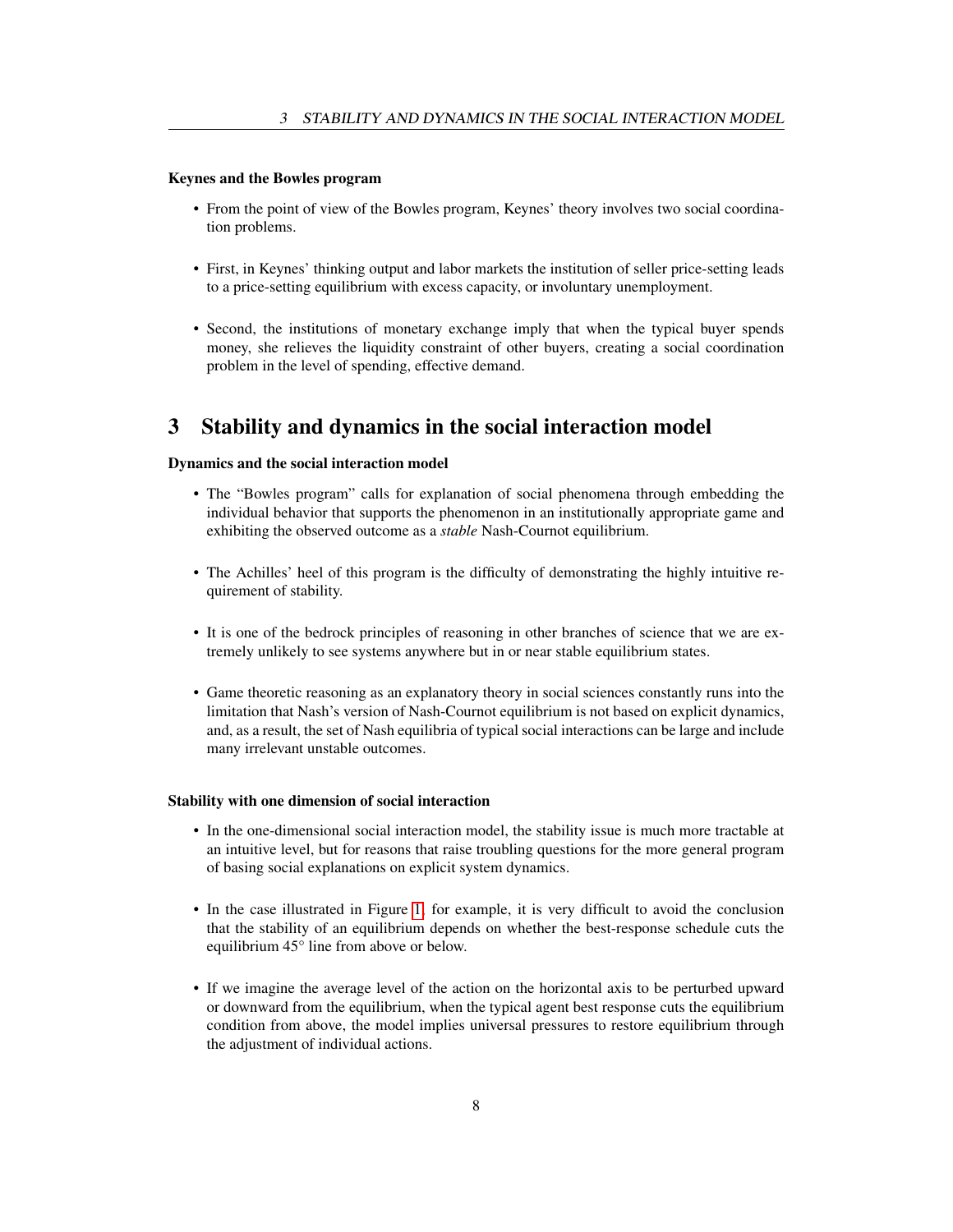# When explicit dynamics are no help

- In the one-dimensional social interaction model, then, there seems to be almost no role for explicit dynamics in explanation.
- *Any* dynamics that lead the typical agent to track her best response to fluctuations in aggregate outcomes will stabilize the equilibrium.
- From a methodological point of view the researcher may be much better off precisely because there is no need to specify some particular dynamical response to support the conclusions of the model.
- To put the issue another way, the stable interior social interaction equilibrium has explanatory power because it represents a very large class of dynamical models, all of which will have the same qualitative implications, namely, the strong tendency for the system to return to the neighborhood of the equilibrium.

# Empirics

- Furthermore, from an empirical point of view it may be very difficult to identify social interaction dynamics near stable interior equilibria, because the strong equilibrating forces represented by the best response of the typical participant mean that there will be very little variation in the aggregate outcome variable on which to base statistical inferences about dynamics.
- The main thing we can learn about a one-dimensional social interaction model is that it will stay close to a stable interior equilibrium.
- In the social interaction context Samuelson's Correspondence Principle is much more convincing than in supply-demand models.

## Unstable interior equilibrium

- It is instructive to consider what happens in the social interaction model when the interior equilibrium is unstable because strategic complementarity is strong, and the typical individual best-response schedule cuts the equilibrium 45° line from below.
- In these cases limits on the typical individuals best response play a critical role.
- Figure [2](#page-10-0) illustrates the unstable case where there are three equilibria, two stable equilibria at the limits of the typical individual action, *x*lo and *x*hi, and one interior unstable equilibrium that divides the basins of attraction of the two stable equilibria.
- This is an Assurance Game: one of the stable equilibria is the socially coordinated outcome (the "good equilibrium") and the other ("bad equilibrium") is payoff-inferior (Pareto-inferior) for the typical agent.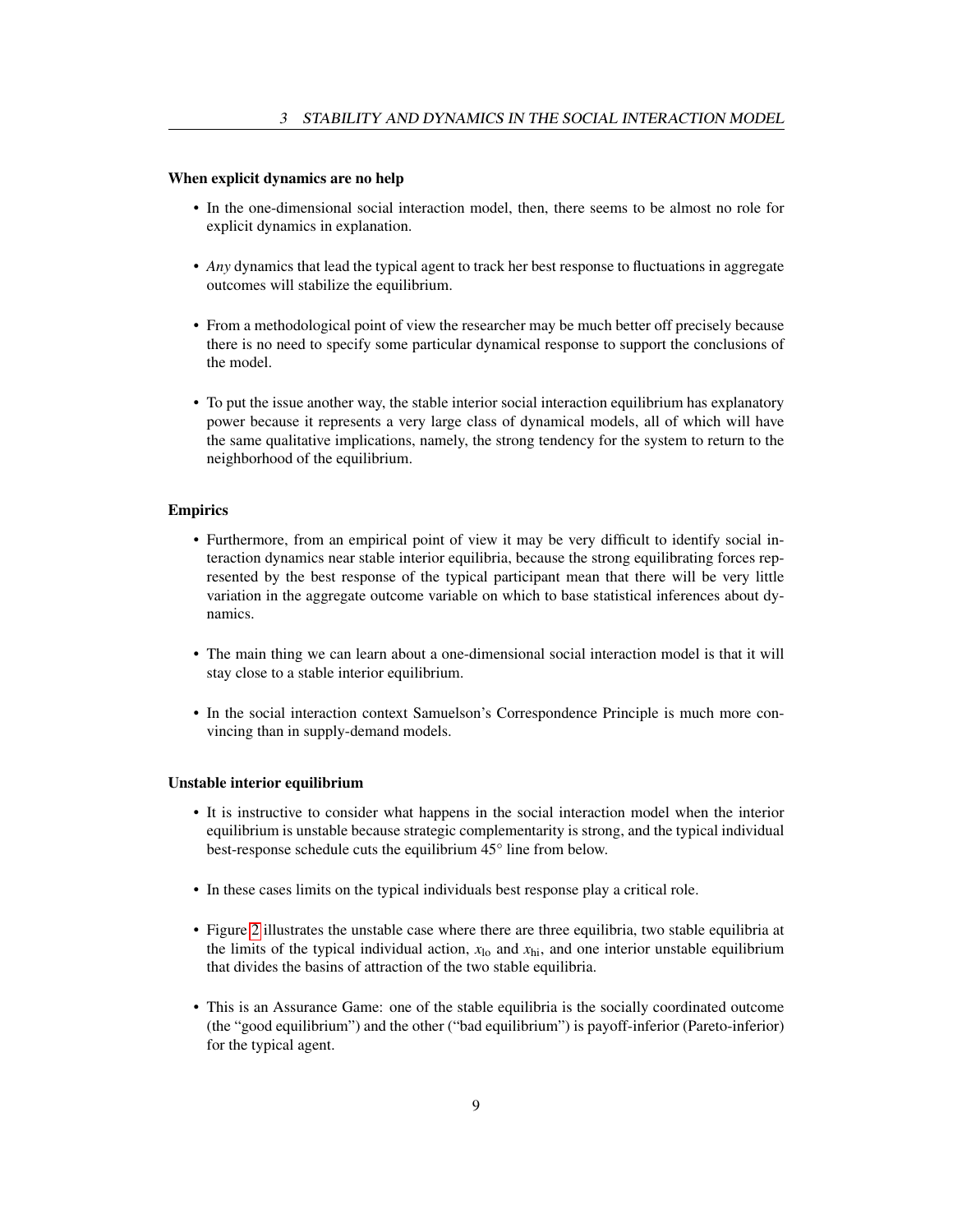

<span id="page-10-0"></span>Figure 2: When strategic complementarity is strong the slope of the best-response schedule is greater than 1, and the social interaction model with limits on the individual action generically has three equilibria, two stable equilibria at the limiting actions and one unstable interior equilibrium that is the boundary of their basins of attraction. The socially coordinated outcome coincides with one of the stable equilibria.

# Strong strategic complementarity

## Dynamics of assurance games

- The dynamics of the social interaction model with strong strategic complementarity are wellknown from the analyses of network externalities.
- We are almost certain to observe the system at or close to one of the stable equilibria, where everyone is choosing the action or no one is.
- *Which* stable equilibrium we will see, however, is *path-dependent*, because it depends on the initial conditions or fluctuations that set the system on a path toward one or another of the stable equilibria.

# Social conventions

- Once the system is close to one of the stable equilibria, the stabilizing forces are very strong, typically much stronger than at a stable interior equilibrium of the system.
- The typical participant faces enormous payoff penalties for deviating from equilibrium behavior.
- This is the territory of *social convention* (such as the use of money in exchange) in social theory, patterns of behavior that are strongly self-reinforcing and can be challenged only through some form of (usually political) coordinated action.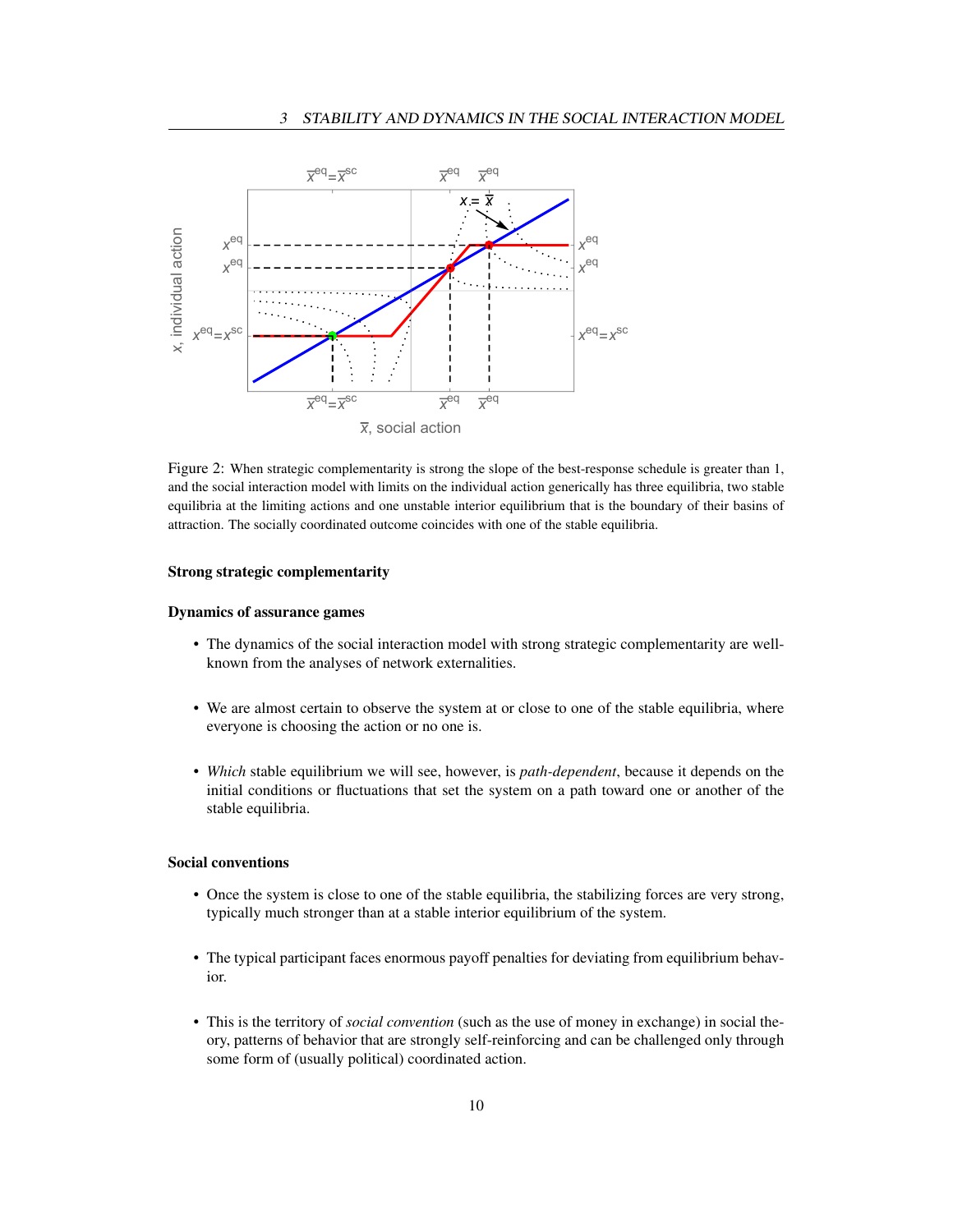

Figure 3: The cusp catastrophe. The basin of attraction of a stable equilibrium shrinks due to drift of the typical agent best response.

• Just as in the case of the stable interior equilibrium it may be very difficult to recover the detailed dynamics of the best-response function of the typical agent precisely because there is so little variation in the aggregate outcome.

# Empirics of strong strategic complementarity

- The social interaction model with strong strategic complementarity also poses serious problems for econometric investigations.
- Consider, for example, the possibility that drift in the parameters of the typical agent's bestresponse function can drag the best-response schedule down far enough to eliminate the highlevel equilibrium altogether in a "cusp catastrophe" where the unstable interior equilibrium collides with and annihilates the stable extreme equilibrium. It is clear enough that the system will "relax" (or "collapse") to the remaining low-level stable equilibrium.
- But this process (analogous to the "irreversible" transformations of physical thermodynamic systems) is likely to be chaotic, short-lived, and very difficult to reconstruct econometrically.

# The cusp catastrophe

#### Rational expectations

• The recurrence of events of this type makes the idea of "rational expectations" highly suspect for macroeconomic behavior, as Keynes seems to have concluded at an early stage from his investigation of the fundamental principles of statistical inference.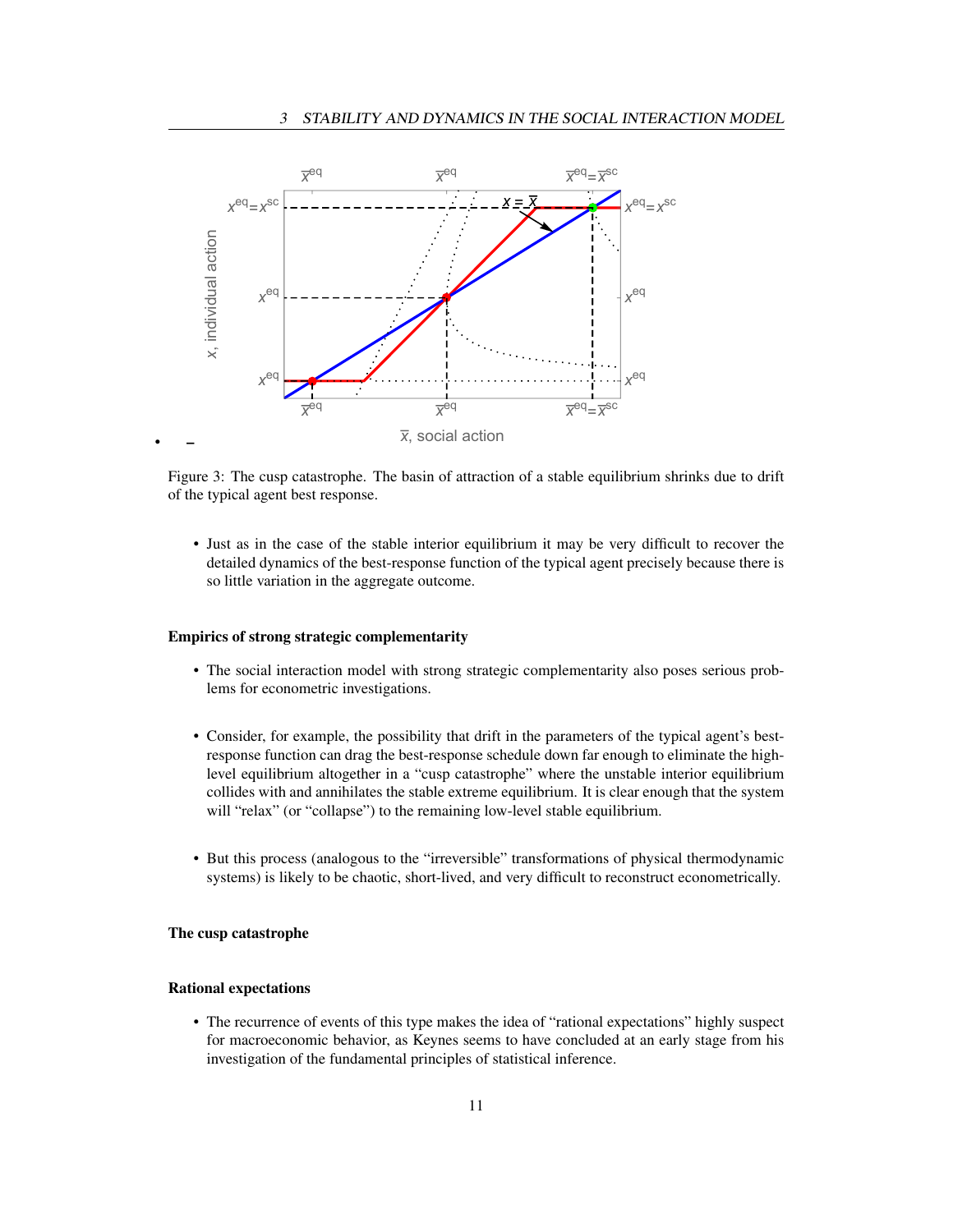

Figure 4: The cusp catastrophe. After the shift in the best response the system moves irreversibly and chaotically to the remaining stationary equilibrium.

• Because macroeconomic outcomes consist of substantial periods in which the system remains close to a stable equilibrium and as a result does not reveal much dynamic structure, punctuated by crises that are hard to track in data and not replicable enough to provide much leverage for statistical inference, the project of reconstructing a "rational expectations" model of macroeconomies statistically faces enormous obstacle.

# 4 Statistical fluctuations

#### Fluctuations

- Figure [2](#page-10-0) raises another fundamental modeling question.
- If the typical individual is an expected payoff maximizer, and the action under consideration is a quantal decision,  $x \in \{0,1\}$ , the typical individual best response will be a mixed strategy described by a frequency  $p[\bar{p}], 0 \le p \le 1$ , with which the individual chooses the action  $x = 1$ , which will in general depend on the frequency,  $\bar{p}$ , according to which the other participants choose  $x = 1$ .
- The typical individual's expected payoff can be written  $pu[1, \bar{p}] + (1-p)u[0, \bar{p}]$ , and if  $u[1, \bar{p}] \neq$  $u[0, \bar{p}]$ , the expected payoff maximizing mixed strategy will be either  $p[\bar{p}] = 1$  or  $p[\bar{p}] = 0$ .
- With strategic complementarity,  $p'[\bar{p}] > 0$ , and the typical individual's best-response will be an upward step function, which will determine the location of the unstable equilibrium, with two stable equilibria at  $p^e = 0$ ,  $p^e = 1$ .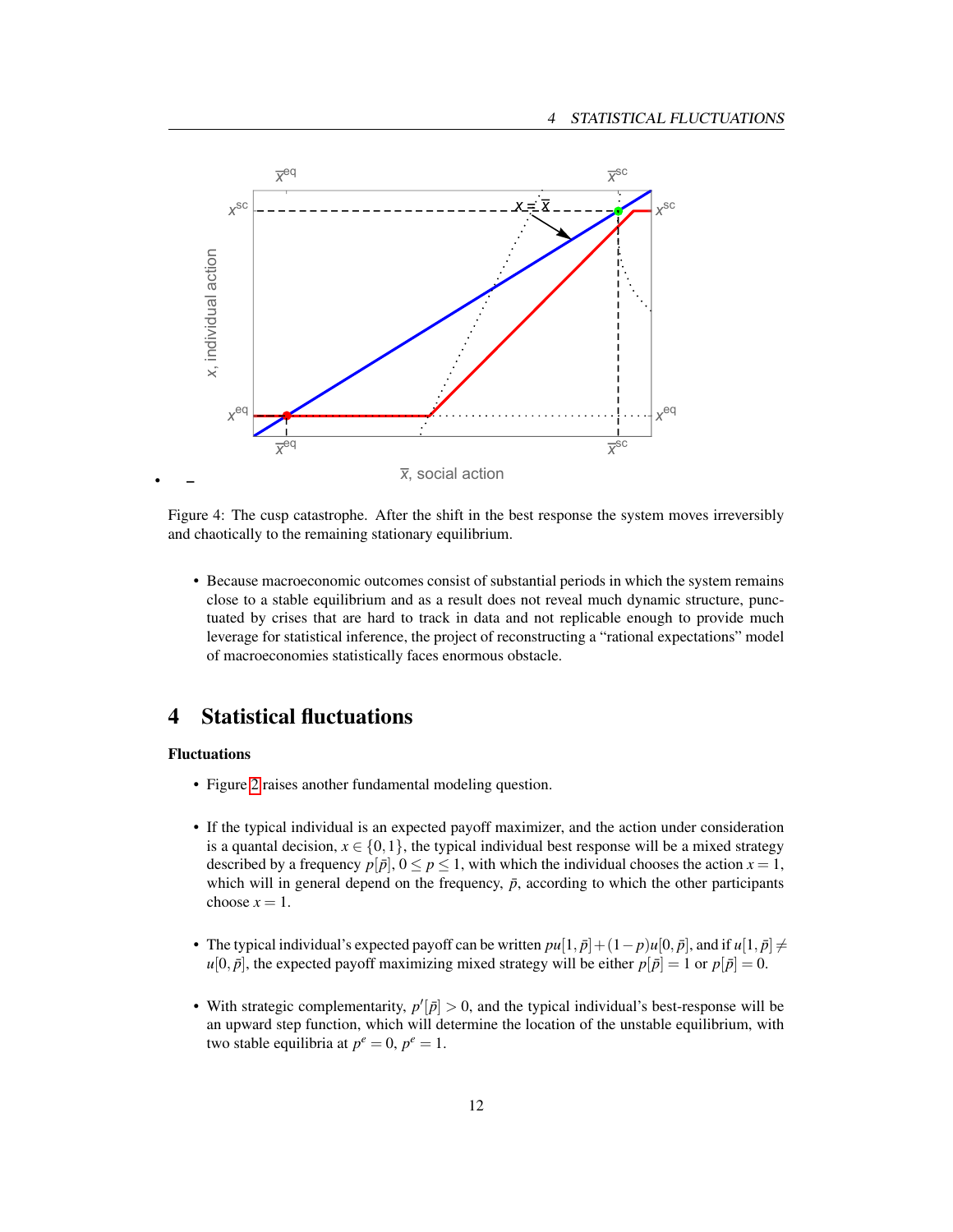<span id="page-13-0"></span>

Figure 5: Quantal response approximates a step function

# Quantal responses

• As the study of quantal response behavior going back to Duncan Luce and even the Weber-Fechner Law has established empirically, individual behavior can only approximate a step function.

*u*[1,*p*¯]

• A very typical empirical outcome is a *logistic quantal response* of the form

$$
p[\bar{p}] = \frac{\exp[\frac{u[1,p]}{T}]}{\exp[\frac{u[1,p]}{T}]+\exp[\frac{u[0,p]}{T}]} \tag{1}
$$

where the parameter *T* determines the steepness of the quantal response, or, equivalently, its closeness to a step function (which is the limit of the logistic quantal response as  $T \to 0$ ).

# Quantal response approximates a step function

# Information constraints and quantal responses

- There are various models from which the logistic quantal response can be derived.
- One parsimonious derivation, which Christopher Sims [\(Sims, 2005\)](#page-30-4) has explored, arises from maximizing expected payoff subject to a constraint on the informational entropy in Shannon's sense of the frequency distribution describing the mixed strategy.
- The parameter *T* in the logistic quantal response arises directly in this derivation as the Lagrange multiplier on the entropy constraint.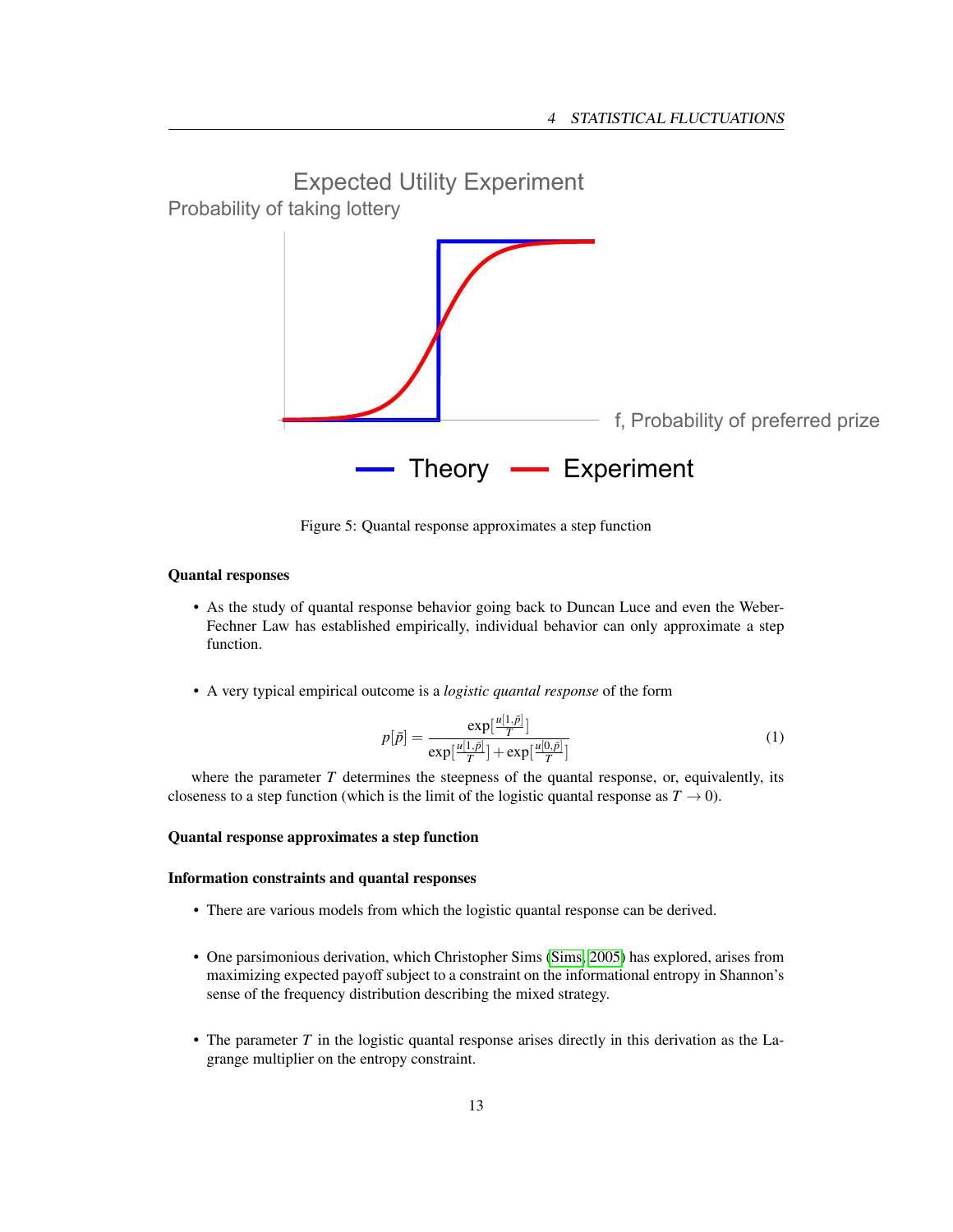

<span id="page-14-0"></span>Figure 6: When the typical agent in a social interaction model has a positive behavior temperature, her best response is a logistic quantal response curve. When the behavior temperature is low relative to the difference in payoffs, as in the first panel, there be two stable extreme equilibria and one unstable interior equilibrium at the boundary of their basins of attraction. In contrast to the case of zero temperature, the extreme equilibria have a large proportion, but not all, of the agents choosing the same action. When the decision temperature is high, as in the second panel, there can be a unique interior stable equilibrium, but the actions of individual agents in equilibrium will fluctuate endogenously.

• This derivation is an example of the general approach of maximizing entropy subject to a constraint (in this case on expected payoff) originated by Gibbs and developed by E. T. Jaynes.

#### Constraints and maximization

- Note that maximizing entropy subject to a constraint on expected payoff is mathematically equivalent to maximizing expected payoff subject to an entropy constraint, because both problems have the same Lagrangian.
- From this point of view the logistic quantal response is one example of the broad class of Gibbs functions familiar to statistical physicists, and it is appropriate to regard the parameter *T* as expressing the "behavior temperature" of the quantal responder.

#### Social interaction with quantal response

- If the typical individual in a social interaction model has a positive behavior temperature, her best-response schedule will be a logistic quantal response function.
- With strategic complementarity at low behavior temperatures there will again be two stable extreme equilibria and one unstable interior equilibrium (or at higher temperatures for which the quantal response is flatter, a single stable equilibrium), as Figure [6](#page-14-0) illustrates.

#### The effect of behavior temperature on social interaction equilibrium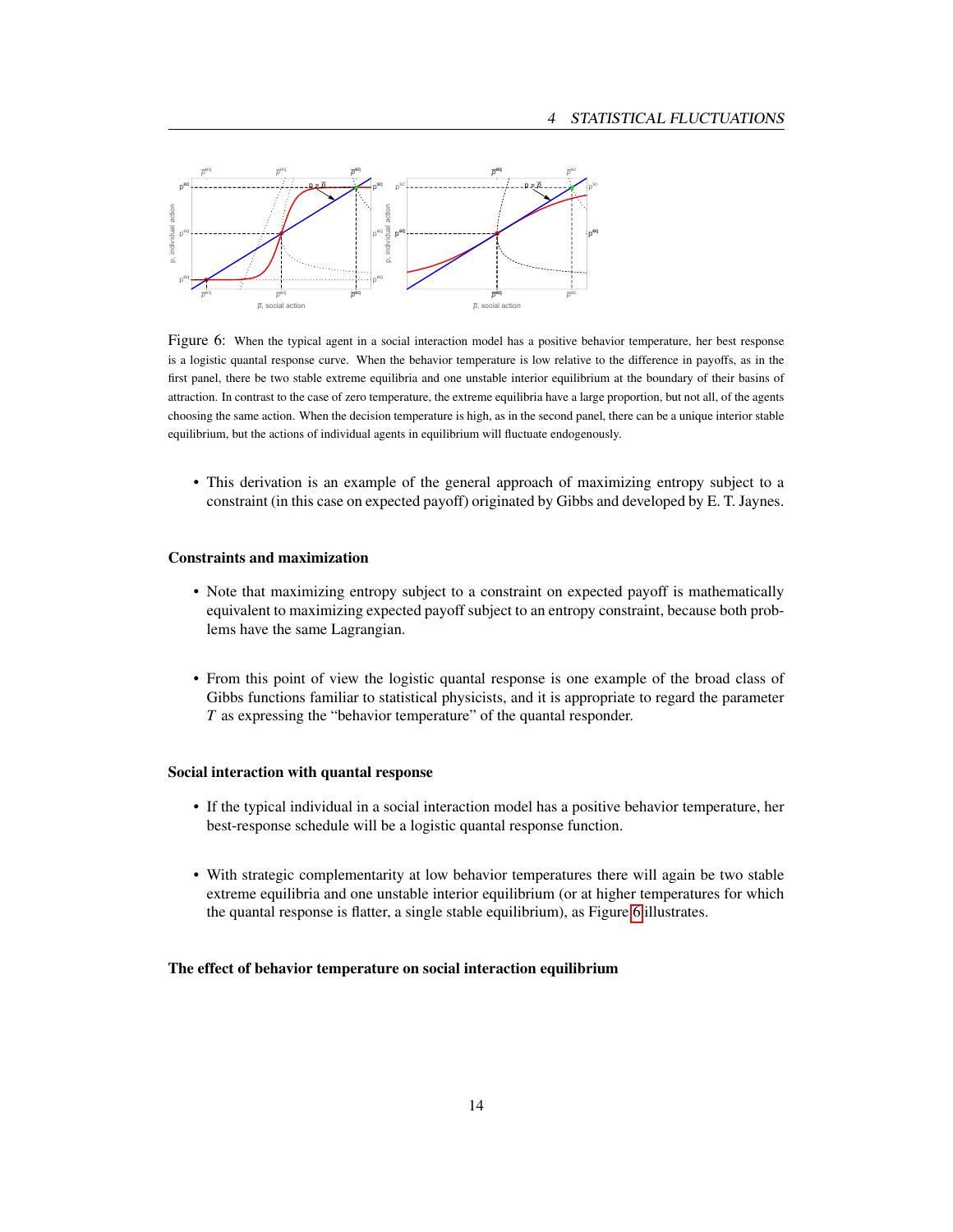# Equilibrium fluctuations in social interactions

- Two important modifications of the social interaction model follow from the introduction of a logistic quantal best response.
- First, in equilibrium the behavior of the typical agent is described by the equilibrium frequency, and as a result fluctuates "endogenously".
- We expect in empirical data to observe typical agents' behavior distributed around some central tendency (not necessarily symmetrically, depending on the constraints imposed by the institutions of the interaction).
- Second, with strong strategic complementarity (or, equivalently, a low behavior temperature) at the extreme stable equilibria some fraction of the population deviates from the equilibrium norm. The pressures toward conformity to the social norm are still very strong, but are limited by the entropy inherent in individual behavior.

# Heterogeneity and quantal response

- The introduction of logistic quantal response in the social interaction model addresses to some extent the limitations of the model imposed by the assumption that all the participants in the interaction are identical.
- Even if all the participants are identical in the sense of having the same payoff function and behavior temperature, if their behavior temperature is not the unattainable extreme of absolute zero, their observed behavior will not be uniform even when the system is in equilibrium.

# 5 Walras one more time

# Expectations

- The example of the social interaction model interpretation of Keynes' macroeconomics underlines the ambiguous role of the concept of "expectations" in economic theory.
- Basically the question is whether we are talking about the expectations the typical individual has of *other individuals' collective action*, or about the expectations the typical individual ("representative agent") has of the unfolding of the paths of concrete variables such as prices of assets and commodities, incomes, and output in real historical time.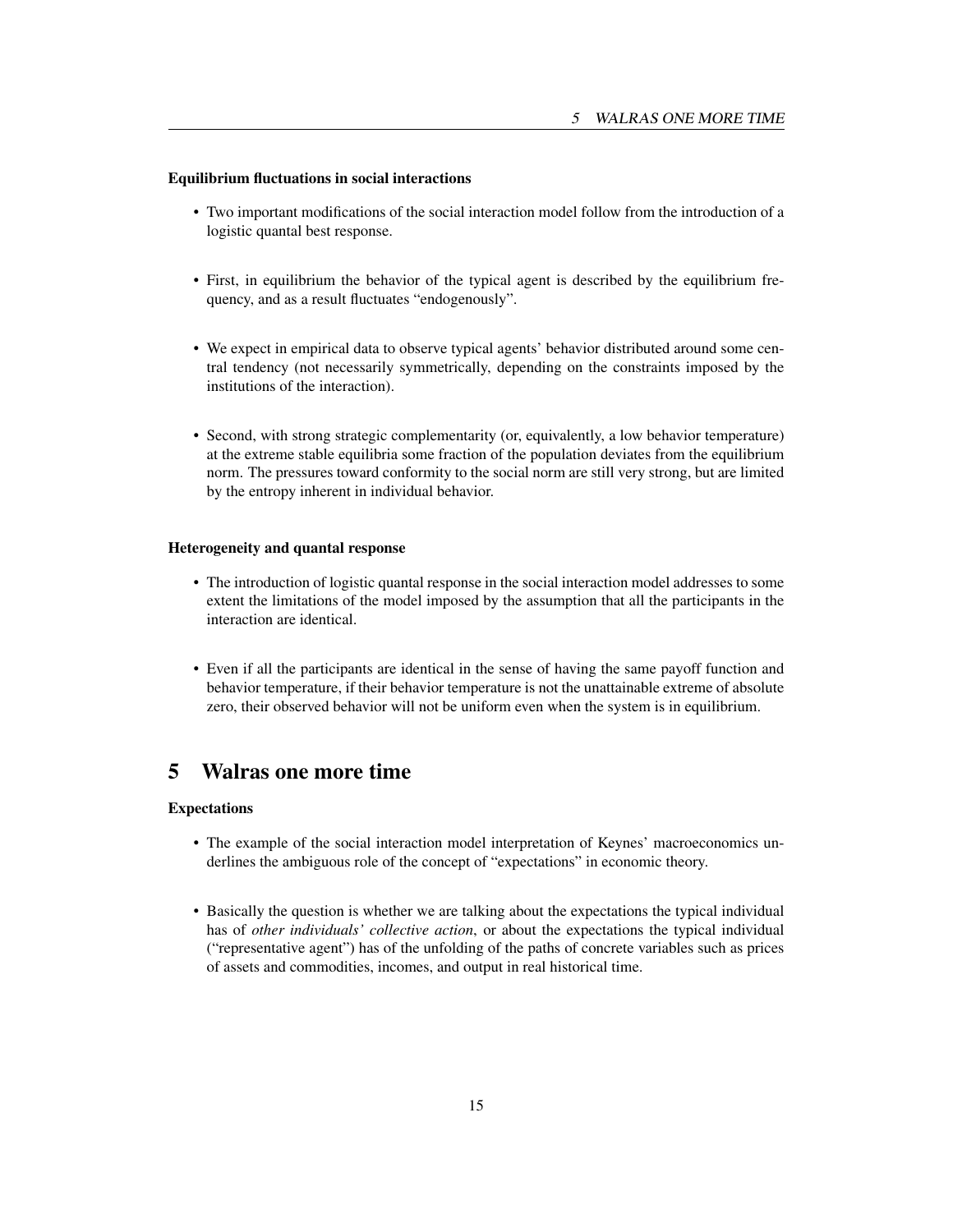# Varieties of expectational equilibrium

- This ambiguity has troubled economic theorizing throughout the twentieth century.
- Nash's concept of equilibrium (following Cournot) is firmly located in terms of fulfilled expectations as to the behavior of other participants in the system.
- Walrasian intertemporal equilibrium and its rational expectations variant, on the other hand, attempt to define equilibrium in terms of the correctness of the typical individual's expectations about the unfolding of prices, incomes, and output.
- One way to understand the claims of general equilibrium theory and the fundamental welfare theorems is that they conjecture that complete information, provided by complete markets, can serve as a coordinating device to overcome the social coordination dilemmas posed by decentralized economic decision making.

#### Supply and demand and the Bowles program

- The difference in point of view, however, goes deeper than this dichotomy suggests.
- The problem is that the Walrasian supply-demand conception of equilibrium does not successfully meet the requirements of Bowles' program for the explanation of social phenomena.
- Basically this is because, as many people have pointed out over the years, the Walrasian conception cannot explain the determination of prices.

#### Are supply and demand curves genuine best responses?

- This is slippery territory, because we tend to teach supply-demand equilibrium as if the supply and demand curves were typical agent (or aggregated) best responses.
- But, as Walras himself recognized in invoking the figure of the auctioneer, supply and demand curves do not represent best responses in the Bowles sense of responses to other participants in a well-defined institutional context.
- "Competitive" supply and demand schedules represent the best response of a typical seller or buyer to the budget constraint determined by a system of prices called out by an auctioneer, without explaining just who it is in the real economy who sets these prices.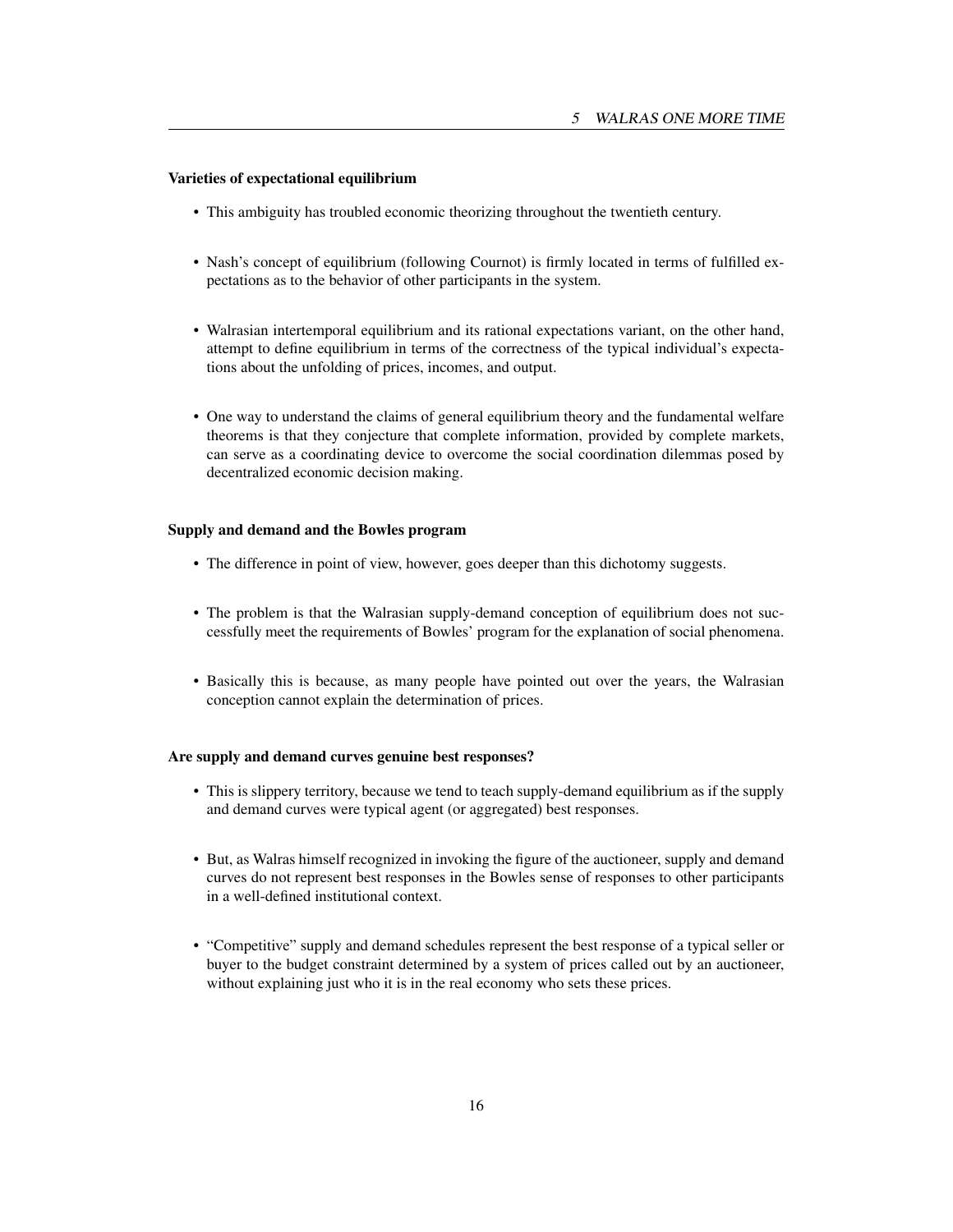# Price-taking and price-making

- From the social interaction point of view it is not unreasonable to think that some market participants, say, buyers, view prices as beyond their control and take them as given because they are determined by the actions of other participants.
- But Walrasian supply-demand analysis seems to make this assumption about *all* the participants in decentralized markets, leaving the question of a theory of the determination of prices hanging.
- It is tempting to think that the intersection of the supply and demand curves in a market can be interpreted as a Nash-Cournot equilibrium intersection of best-response schedules, but the game giving rise to these best responses remains elusive and in the end impossible to pin down. In particular, Walrasian theory cannot explain how actual decision makers set prices.

# The fundamental welfare theorems

- Price-taking equilibrium prices, as Pareto, Barone, and a long line of successors have realized, contain an enormous amount of information in an economy with a convex production technology.
- If this information were available as a public good, it would greatly help the participants in a commodity-producing economy where production is organized through decentralized exchange to realize their potential economic surpluses.
- The first welfare theorem says just this: if price-taking equilibrium prices were known to households and firms they could achieve a Pareto-efficient outcome. The problem is that everyone cannot be a price-taker in a genuinely decentralized economy.

# Cournot competition

- Auguste Cournot's analysis of competition established the idea that equilibrium requires selffulfilling expectations about the behavior of other participants (in Cournot's case, competing firms).
- Unfortunately Cournot's approach to this problem supposes that the demand schedule for the industry is given.
- Cournot can explain why competition among a finite number of firms will realize only a fraction of the potential surplus available to a monopolist, but does not address the question of who sets prices in the industry.
- Like Walras, Cournot seems to assume some black-box process by which the industry will find itself on the industry demand schedule at the equilibrium level of output.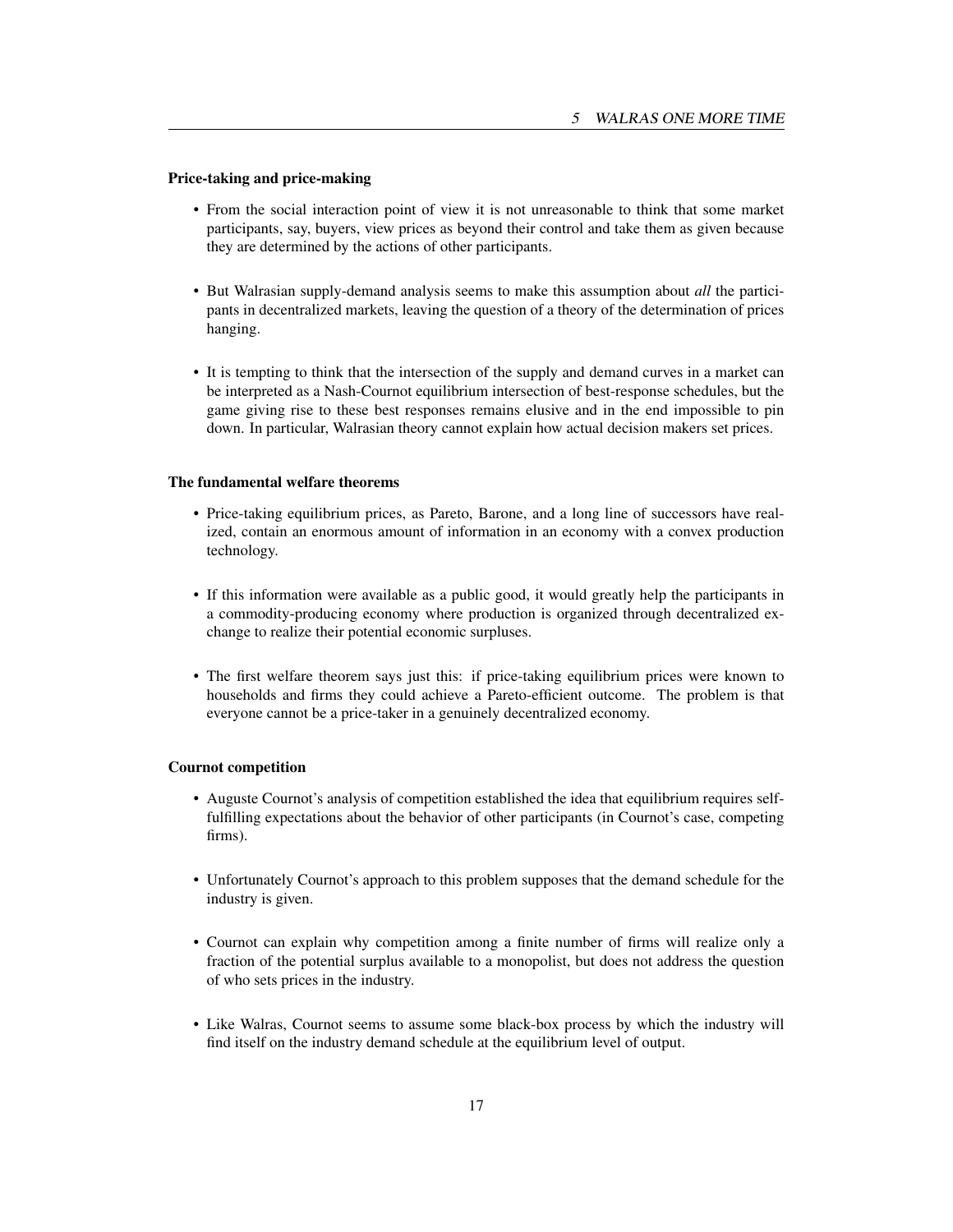# Bertrand competition and entropy constraints

- Joseph Bertrand argued that a Cournot-type equilibrium among even a small number of pricesetting firms implies equilibrium price equal to marginal cost and thereby reproduces the conditions of price-taking equilibrium.
- Bertrand's conclusion depends crucially on the implicit assumption that the buyers in the market are operating at a behavior temperature of absolute zero.
- These buyers shift (according to a step function) all of their purchases to the seller with the lowest price.
- As I have argued above, this type of reasoning is inherently flawed on informational entropic grounds. If the buyers in a market are operating at a positive behavior temperature, no matter how low, their response to price differentials among sellers will follow a logistic quantal response law.

# Entropy-constrained Bertrand equilibrium

- A seller deviating from competitors' prices will not lose or gain the whole market, and as a result the Nash-Cournot equilibrium price with Bertrand-like price competition will generally exceed marginal cost.
- From the point of view of Keynes' analysis, this type of equilibrium also implies that the typical firm operates with excess capacity in equilibrium, or as Keynes phrased it, at an output level below full employment.

## Models of competitive equilibrium and macroeconomics

- The financial crisis of 2007-8 convinced many people that there was something fundamentally wrong with the real business cycle research program that explains macroeconomic fluctuations as the result of exogenous shocks to a price-taking Walrasian economy.
- Keynes would have agreed, reasoning as he did on the basis of second-best models in which equilibrium is based on anticipations of other participants actions, not on unbiased forecasts of paths of prices and output.
- The reunification of macroeconomics and microeconomics depends on shaking off the flawed conceptions of the first welfare theorem and analyzing economic interactions as stable Nash-Cournot equilibria of socially uncoordinated interactions.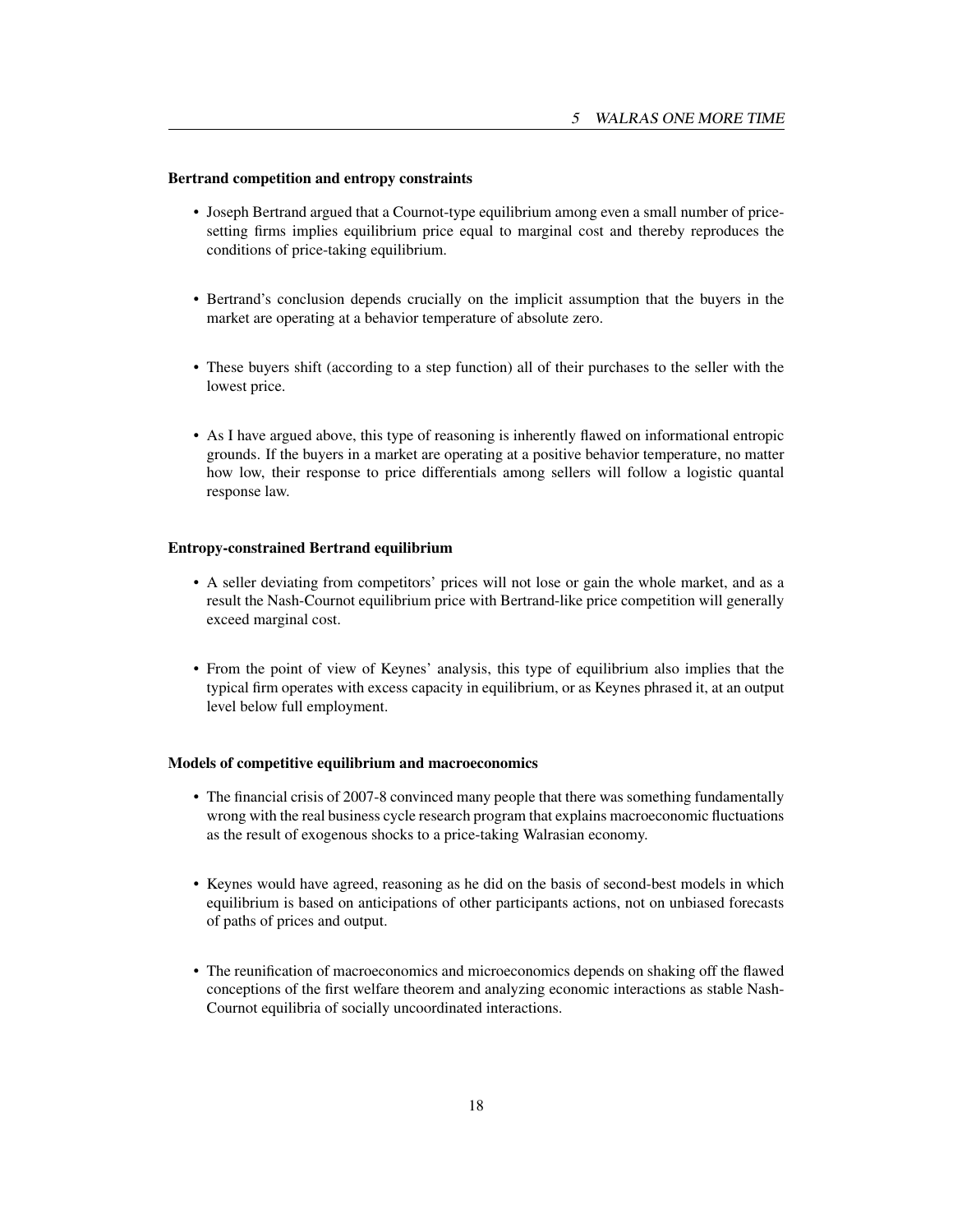# <span id="page-19-0"></span>6 Constrained maximum entropy

# Constraints in complex system modeling

- Scientific investigation has confronted the problem of large state and hypothesis spaces in many contexts, most famously in Maxwell, Boltzmann and Gibbs' investigations of the statistical regularities of thermodynamic systems.
- In retrospect three aspects of these enormously successful statistical theories seem critical for economics and social science in general: the framing of the scientific problem in terms of an *ensemble* specifying a frequency distribution over possible states of a system; the formulation of the relevant substantive theoretical understanding of the system in terms of *constraints* on the relevant moments of the ensemble; and the realization that the residual fluctuations of the system possible within constraints maximized the *entropy* of the ensemble subject to the constraints.

## Statistical mechanics of gases

- For example, in the analysis of a "perfect gas" consisting of a large number of weakly interacting particles, the ensemble assigns frequencies to each of the possible states of the gas describing the positions and momenta of its constituent particles; the key theoretical insight is the conservation of energy expressed as a constraint on the mean energy of the ensemble; and the statistical equilibrium exponential (Gibbs) distribution over possible states maximizes informational entropy subject to the mean energy constraint and the conservation of the number of particles.
- What we mean by explanation of observed features of the gas such as its pressure and temperature is the derivation of these properties from the underlying particle ensemble.

# The Jaynes program

- E. T. Jaynes was particularly inventive in generalizing this paradigmatic example to a general method of scientific investigation and discovery.
- Jaynes argues that the high road of scientific discovery lies in maximizing residual entropy (the unexplained fluctuations of a system) subject to relevant constraints imposed by our knowledge of its structure.

#### The Wolf dice parable

• Jaynes illustrates this procedure [\(Jaynes, 1978\)](#page-30-5) in his entertaining analysis of data generated by the nineteenth-century researcher Wolf, who, believing that he could "test" the laws of probability empirically, rolled a pair of dice thousands of times and counted the resulting outcomes in the number of visible spots.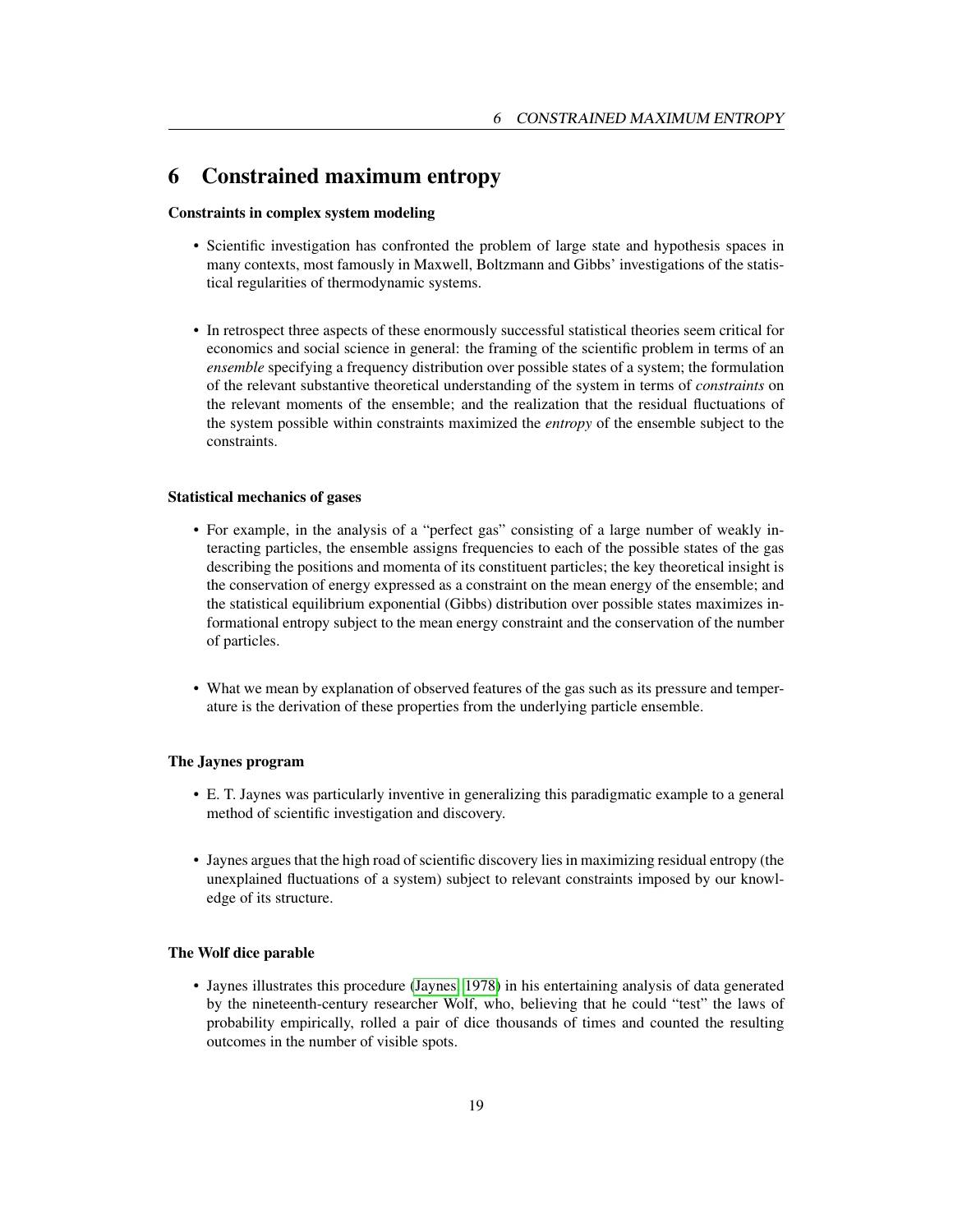- Jaynes' first model maximizes entropy with no constraints other than the total number of spots on the dice faces, which intuitively leads to a mean of 3.5 spots, far lower than Wolf's measured 3.5983, an outcome astronomically improbable on the basis of purely entropic fluctuations.
- For Jaynes this discrepancy does not call into question the maximum entropy method, but indicates that further constraints are necessary to explain the data.

#### Jaynes' inferences about Wolf's dice

- Jaynes investigates three further constraints in order: the first representing the likely asymmetry resulting from cutting wooden dice with crude tools; the second taking account of the weight imbalance created in the dice by the removal of mass in gouging the spots; and the third (barely necessary to maximize entropy) attributable to a chip on the corner of one of the dice.
- Once these constraints are introduced, the maximum entropy frequency distribution explains the data to a very high degree of accuracy.
- The introduction of each constraint, of course, reduces the maximum entropy and brings the model closer to the data.

#### Expected payoff maximization in social models

- One fundamental difference between physical systems and social systems is the forwardlooking purposefulness in human behavior.
- One way to introduce this concept mathematically into a model is the assumption that the relevant agent responds to incentives that can be quantified as payoffs, and chooses a mixed strategy frequency of responses that maximizes expected payoff.
- As I have pointed out, the introduction of a constraint on the entropy of the mixed strategy introduces a parameter, the Lagrange multiplier on the entropy constraint, that represents a behavior temperature.

#### Expected payoff maximization as a constraint

- The Lagrangian can be written  $E_p[u]+TH[p]$  where *u* is the payoff to each action, *p* is the frequency distribution describing the mixed strategy over available actions,  $E_p[u]$  is the expected payoff with frequency *p*, *T* is the behavior temperature (Lagrange multiplier on entropy) and  $H[p]$  is the informational entropy of the frequency distribution. (By analogy with the concept of "free energy" in statistical physics the Lagrangian is sometimes called the "free payoff".)
- A straightforward, but crucial, insight is that this is the *same* Lagrangian as would arise from the program of maximizing entropy subject to a constraint on the expected payoff.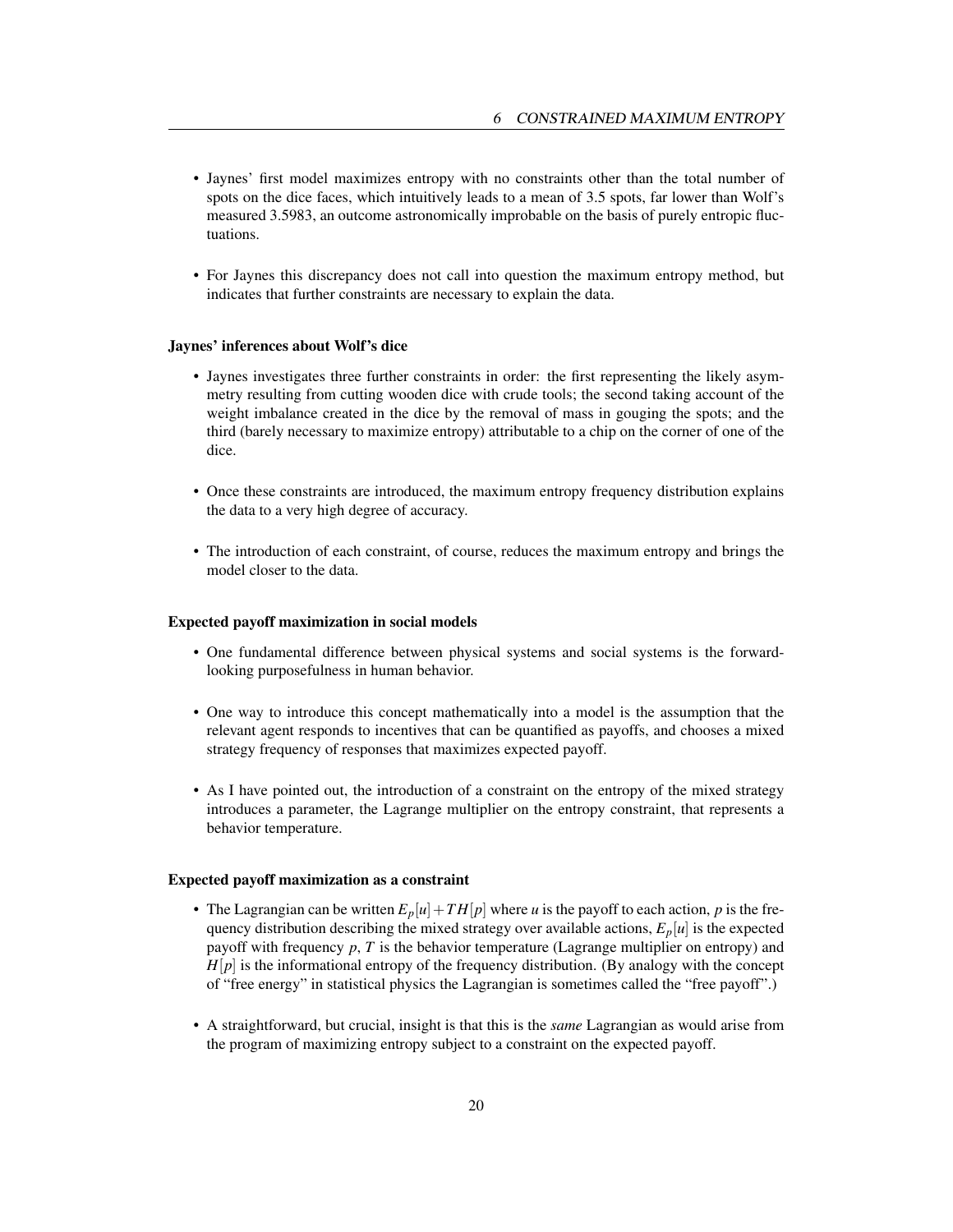# Expected payoff maximization as an explanatory concept

- If we consider this from Jaynes' perspective, we see that the assumption that agents in a system maximize expected payoff (for example, through their entropy-constrained best response to the institutions through which they are interacting) is mathematically equivalent to the addition of a constraint.
- In social science contexts the purposeful behavior of agents (the pursuit of a higher profit rate in Adam Smith's discussion of capitalist competition, for example) is often the substance of a theory.
- In terms of Bowles' program, the best responses conditioned by institutions governing interactions are indeed the content of theoretical explanations of outcomes.

# The Jaynes program for social science

- Requiring agents to be best responders in particular institutional situations (in macroeconomics, for example, as spenders and recipients of income in a monetary economy) formulates theoretical insights in the form of constraints.
- Maximizing entropy subject to feasibility and best-response constraints according to Jaynes' reasoning expresses in a parsimonious form all of the information we have about a system.
- If the resulting model fits the data badly, Jaynes recommends investigating further constraints.

#### Ensemble reasoning in economics

- The impulse toward modeling complex economic systems as ensembles surfaces in much economic research.
- The idea in general is to express the residual variation of the system as an expression of "random" shocks.
- The critical contribution of statistical equilibrium thinking is the discovery that "random" means maximum entropy, which does not always correspond to some intuitive ideas of randomness such as "independent identically distributed Gaussian disturbances".
- For example, the maximum entropy distribution over the whole real line from negative to positive infinity subject to a constraint on the mean and standard deviation is indeed the Gaussian normal distribution, but the maximum entropy distribution with a mean constraint over the nonnegative reals is an asymmetric exponential distribution.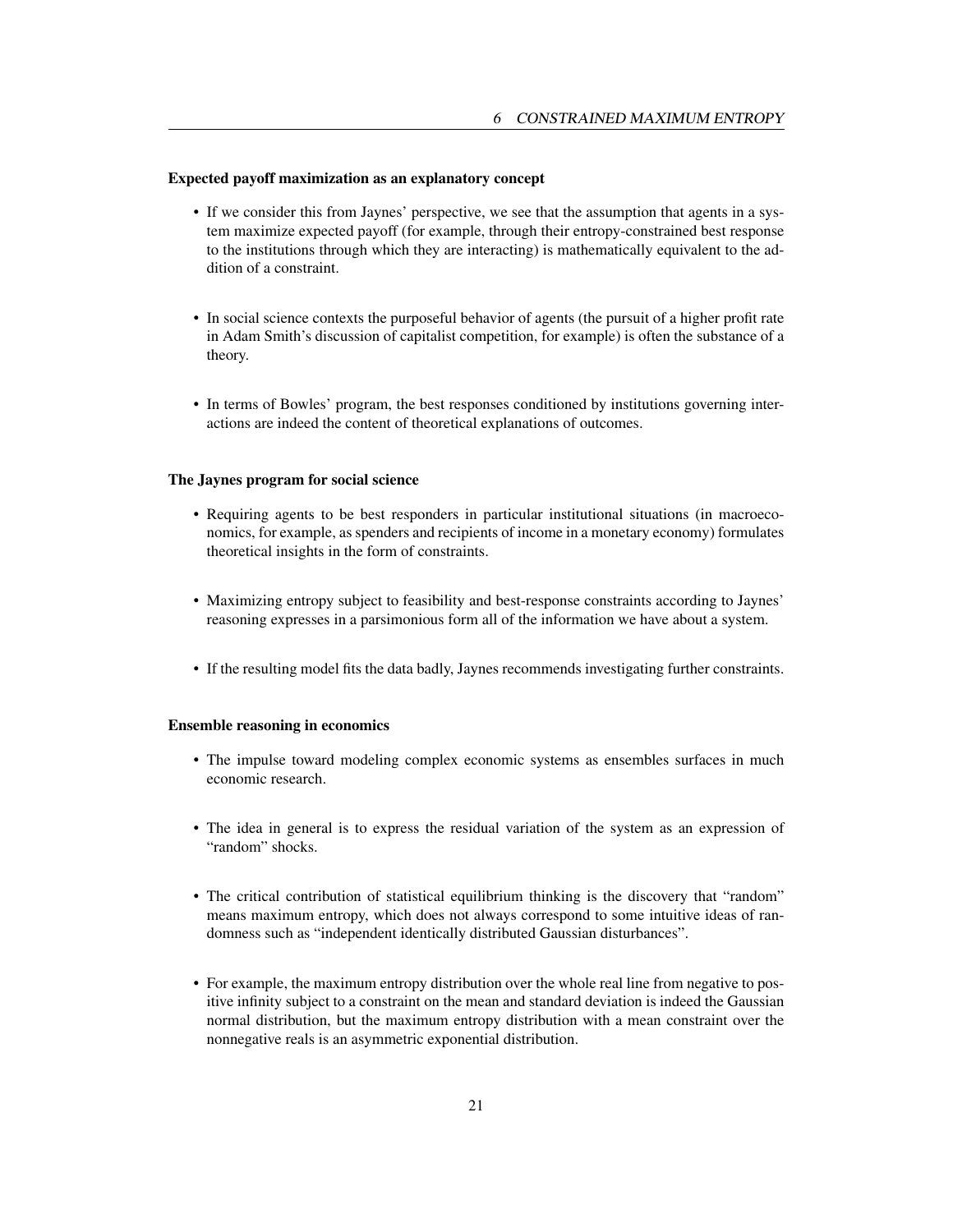# <span id="page-22-0"></span>Statistical theories of fluctuations

- One analytical advantage of statistical equilibrium methods based on maximizing entropy subject to constraints is that the resulting models systematically predict both the central tendencies of systems and the statistical patterns of fluctuations around those central tendencies.
- In this sense statistical equilibrium is an alternative to dynamic modeling of systems, in that it integrates the information we have about fluctuations into an explanatory framework without resorting to explicit assumptions on the underlying dynamics.
- For example, once we introduce entropic considerations into the social interaction models, the model-predicted outcomes will be heterogeneous across agents (though obedient to definite statistical laws) even when we assume homogeneity of the agents *ex ante* in terms of their payoffs.

# 7 Agent-based modeling

# Agent-based models

- The intractability of models that attempt to be faithful to the economy as a complex system together with the enormous increases in computing power available to researchers has led to a strong interest in micro-simulation approaches to economic modeling.
- The most popular of these approaches is "agent-based modeling", which represents economic interactions through object-oriented computer programs that can be interpreted as recording the outcomes of the interaction of individual agents responding to a complex social environment.
- Doyne Farmer and I published a kind of manifesto calling for agent-based modeling approaches to macroeconomic and financial economic problems [\(Farmer and Foley, 2009\)](#page-30-6). In the years since the appearance of this piece, I have had some major second thoughts on this question.

#### What are agent-based models?

- Before getting into the second thoughts, let me re-iterate some first thoughts that remain salient.
- Agent-based models (ABMs) mathematically are Markov models that implicitly define transition probabilities among system states.
- From a mathematical point of view ABM simulation is no more and no less than an alternative method to solve a dynamic model of complex system interactions.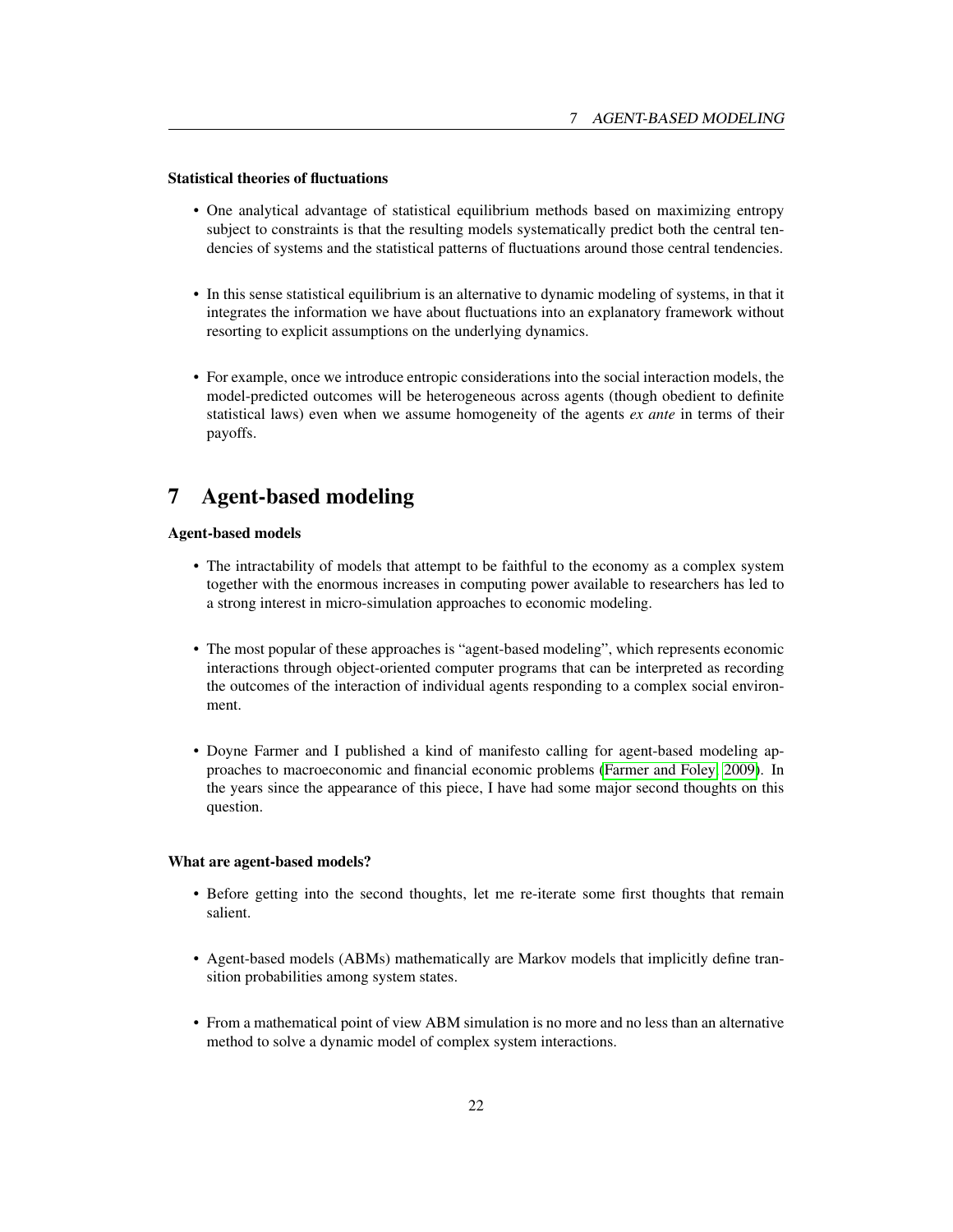#### Methodological problems of the ABM research program

- As a general research program for modeling macroeconomic fluctuations, however, ABM poses some knotty and unresolved methodological problems due to its freedom from constraints.
- Even in modeling the behavior of relatively small sub-systems of economies, such as default contagion among financial institutions, the number of plausible ABM representations of the interactions is bewilderingly large and hard to discipline.
- Because the implications of ABM models for policy and explanation can depend sensitively on specific modeling assumptions, this range of possible specifications weakens the credibility of any particular model.

#### Disciplining ABM research

- The main lesson from this observation is the desirability in ABM research of combining other forms of analysis with simulation.
- For example, it is helpful to construct an ABM so that it contains some simple tractable model as a special case (perhaps when all of the agents are parametrically identical) so that it is possible to understand qualitative properties of model paths through closed-form solutions of the special case.
- ABMs have the additional advantage, which Farmer and I highlighted in our remarks, of allowing researchers a much wider choice of behavioral assumptions than closed-form modeling because of the flexibility of the simulation method.

#### ABM simulation of conventional models

- One remedy for this methodological vulnerability of ABM methods is, ironically, to use ABMs to reproduce the outcomes of simpler, analytically tractable models, preferably some version of the social interaction model rather than of Walrasian intertemporal general equilibrium.
- ABM methods have had success in modeling problems in which social interaction effects are central, such as a theatre audience fleeing a fire or terrorist attack, and the control of contagious diseases by quarantine and vaccination policies.
- The problem of macroeconomic fluctuations shares many characteristics with this class of problems, so that ABM methods can make a significant contribution to understanding them.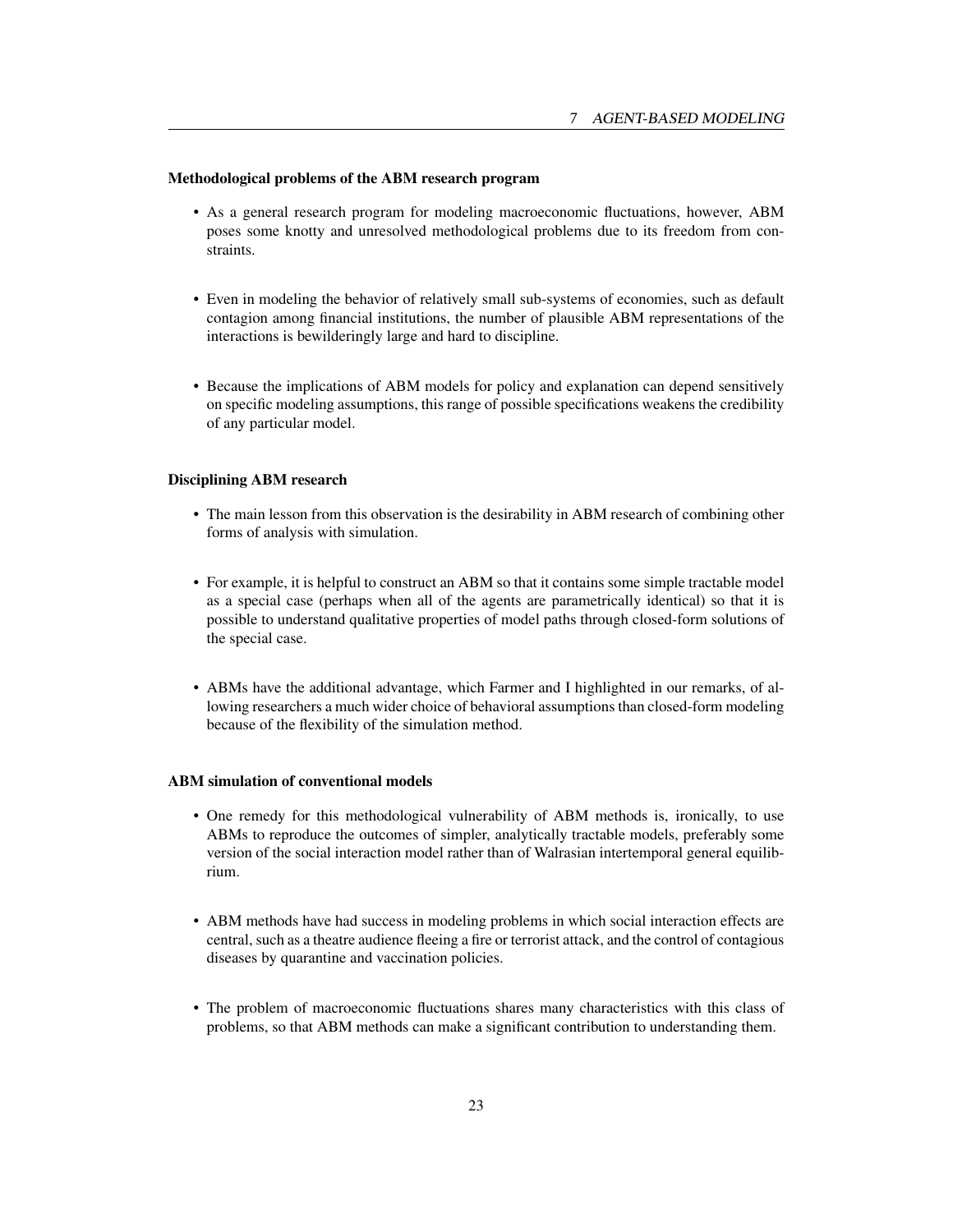# 8 Disequilibrium modeling

# Equilibrium and explicit dynamics

- Mathematically sophisticated economists often adopt the methodological position that explicit dynamic analysis is in principle the correct path of theoretical investigation.
- If we correctly specified the dynamics governing the state of the economy (including its constituent participant firms, households, and other entities) in principle we could explain any observed phenomenon and make whatever predictions that are possible within limits of our ability to measure the state of the system.
- This methodologically dynamic point of view views equilibria as stationary points of the dynamics (and a fortiori addresses the question of the stability of equilibrium points), but de-emphasizes the importance of equilibrium states as being in the end just one subset of states of the system.

# Complex systems and dynamics

- These considerations make good sense.
- The limitations of a rigorous dynamical systems approach to modeling economic interactions lie in considerations of complexity.
- Take the social interaction model with a binary action  $x \in \{0,1\}$  and *N* participants, for example. The number of states of the system,  $s \in \{0,1\}^N$  already is  $2^N$ , and this is a very simplified case.
- In principle we can write the dynamics of the system (in discrete time to simplify matters) as an *N*-dimensional map  $f: \{0,1\}^N \to \{0,1\}^N$ .
- There are  $2^{N^2}$  maps of this type, which is an awful lot of maps once *N* gets to orders of magnitude relevant to a large economy.

# Strategies for simplifying dynamical systems

- With the shade of William of Occam hovering over our computers we might resort to various considerations of symmetry or topology (graph theory, for example, leading to cellular automata or related models) to get a handle on choosing a class of models to study in detail.
- A little experience with this kind of work predisposes the researcher to favor simplifying, dimension-reducing assumptions.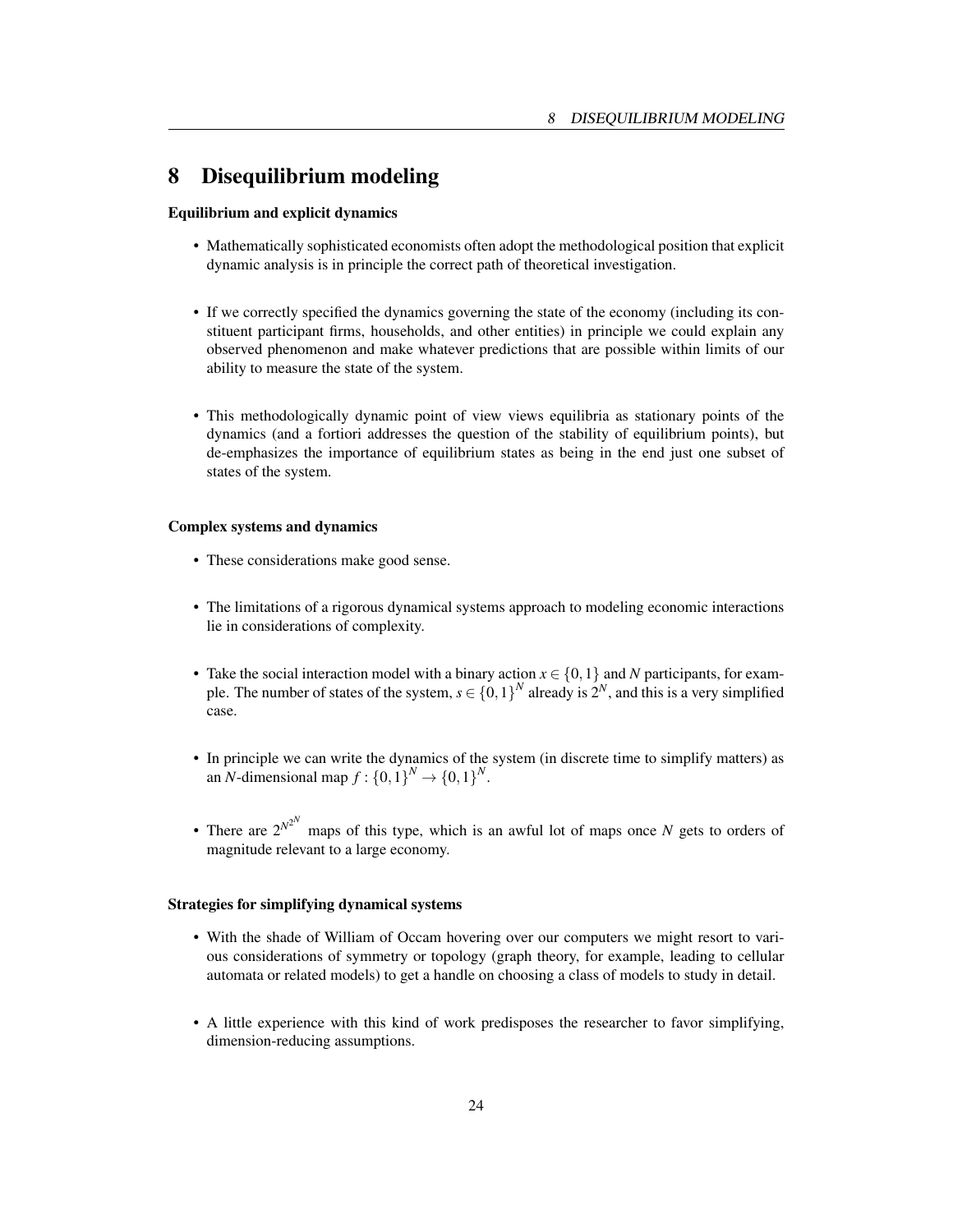# Representative agent models

- In many cases simplifying assumptions are successful in rendering model analysis tractable because they have lower explanatory power.
- For example, the "representative agent" version of the Walrasian intertemporal general equilibrium theory greatly simplifies the inherently difficult problem of computing general equilibrium prices.
- The representative agent differs sharply from the typical agent in the social interaction model because the representative agent internalizes the social coordination problems inherent in decentralized social interaction.

# The explanatory poverty of representative agents

- The set of equilibria of the Walrasian system reduce to the set of outcomes (paths for output and consumption and their associated dual prices) that are optimizing for the representative agent, and thereby solve the social coordination problem in the simplified case of identical agents.
- The issue here goes beyond the "realism" of assuming a system of identical interacting agents.
- Even if agents are effectively identical in a decentralized economy they have to cope with social coordination problems.
- The explanatory weakness of representative agent models arises from their assumption that the representative agent internalizes the externalities that lead to social coordination problems.

# The explanatory power of stable Nash-Cournot equilibria

- Constraining outcomes to be stable Nash-Cournot equilibria of interactions based on welldefined institutional structures as in the Bowles program, by contrast, can greatly increase the explanatory power of the theory.
- The statement of the conditions for Nash-Cournot equilibrium are simple enough, amounting to the requirement that outcomes reflect reciprocal best responses among all the participants (in general defining stability is more challenging), but the resulting set of constrained outcomes can reflect a mathematically subtle and explanatorily powerful interplay of non-linear feedbacks.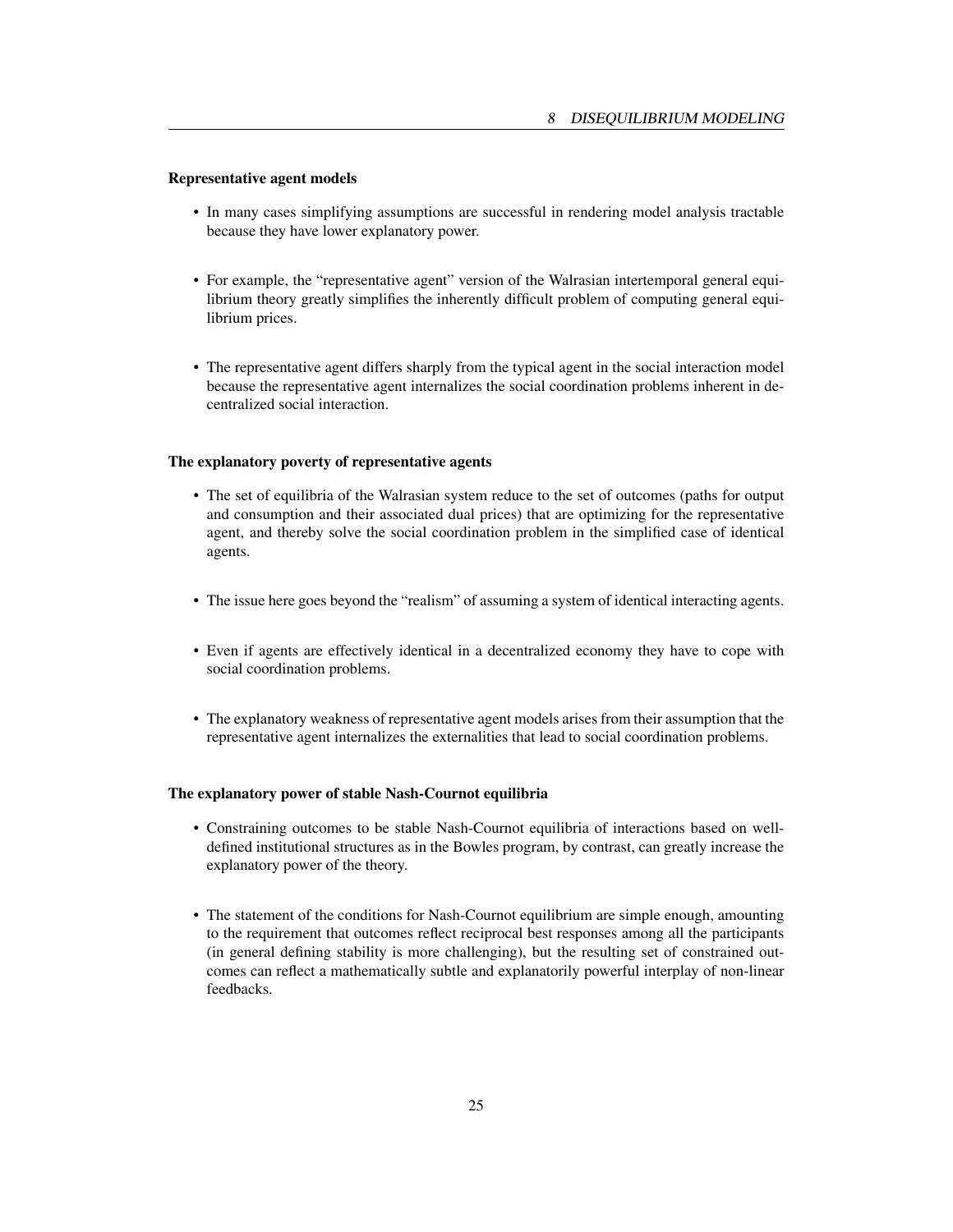# Methodological problems of the dynamic approach

- As I have argued above, in many contexts the empirical identification of disequilibrium dynamics is difficult because key variables in systems near stable equilibrium do not vary enough to provide statistical information, or because transitions due to disappearance of stable equilibria are catastrophic, irreversible, chaotic, and unrepeatable.
- In cases of this kind the discovery of stable Nash-Cournot equilibrium outcomes that will occur in a large class of specific dynamic models is an invaluable explanatory resource.
- The underlying problem is that there are many more ways for a system to be in disequilibrium than in a stable equilibrium.

# 9 Expectations: What is economic equilibrium?

# Varieties of equilibrium

- Keynes' *General Theory* appeared at what in retrospect we see was a period of extreme flux in economic methodology, and in particular in a period where the concept of equilibrium was highly contested and undergoing rapid evolution.
- Within a few years of the appearance of the *General Theory* major advances in understanding different concepts of equilibrium appeared to clarify concepts that remain undifferentiated in Keynes' thought and language.
- For the purposes of this discussion we can distinguish, in hindsight, three conceptual strands of thinkng about equilibrium.

#### Best-response equilibrium

- The first concept of equilibrium is the Cournot concept of equilibrium as a state of the system where agents correctly anticipate the behavior of other agents.
- This is the concept formalized by Nash (but without successfully addressing the crucial issue of stability) that has gradually taken hold in the movement to reformulate economic reasoning in terms of non-cooperative game theory (what I have called the "Bowles program").
- There is good reason to regard Keynes as a precursor of this line of thinking, and to read the concept of "equilibrium" in the *General Theory* as referring to this concept.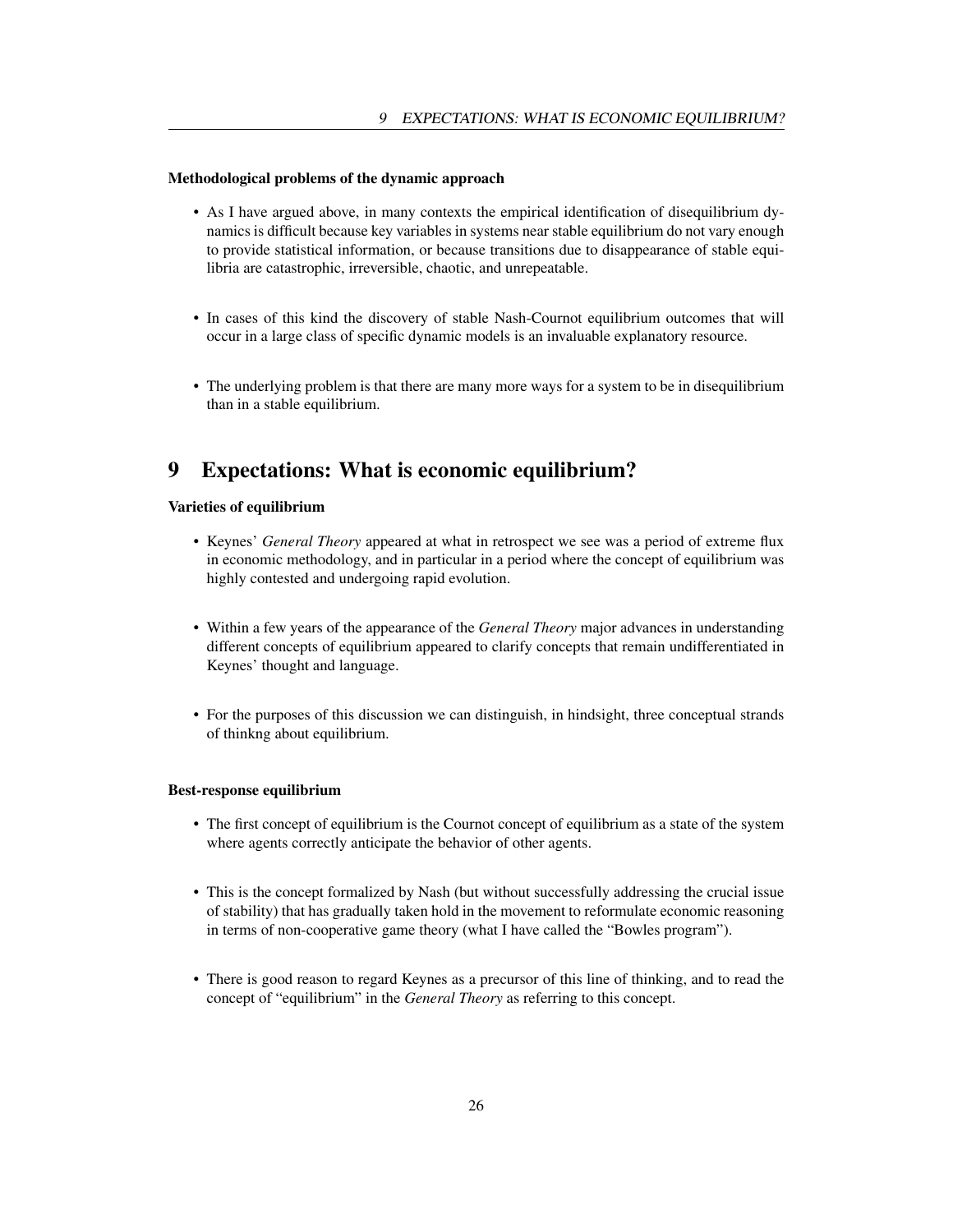# Market-clearing equilibrium

- The second concept of equilibrium is the Walrasian notion of supply-demand or price-taking market-clearing equilibrium.
- This is the concept elaborated by Arrow and Debreu in their formal investigations of Walrasian general equilibrium theory.

#### Convexity assumptions and market-clearing equilibrium

- One important by-product of the Arrow-Debreu analysis is to highlight the critical role of convexity of preferences and technologies in assuring the continuity of excess demand functions and the existence of equilibrium price systems.
- Given the abundant evidence that real-world economies are based on a highly specialized division of labor supported by pervasive economies of scale, this analysis of continuity in retrospect is one of the weak points in general equilibrium theory.
- (This is not to deny the vigorous attempts of many researchers to fill these gaps with a rigorous account of possible large-number statistical mechanisms for smoothing of aggregate excess demand functions.)

# Keynes and market-clearing equilibrium

- I read the chapters in which Keynes frames the *General Theory* as rejecting the relevance of supply-demand equilibrium to understanding real-world economic outcomes.
- Intertemporal market-clearing models attribute current economic decisions to agent expectations of the paths of prices, output, and consumption in concrete historical context.
- This is quite a different sense of expectations from the expectations agents have about other agents' behavior.

## Statistical equilibrium

- The third concept of equilibrium is statistical equilibrium based on ensemble reasoning.
- There are a few hints of this line of thinking in the work of Edgeworth and Harold Hotelling, and some notion that economic laws depend on aggregation over large numbers pervades the theoretical economics literature of this transitional period, but no systematic introduction of information theory concepts into economic theory.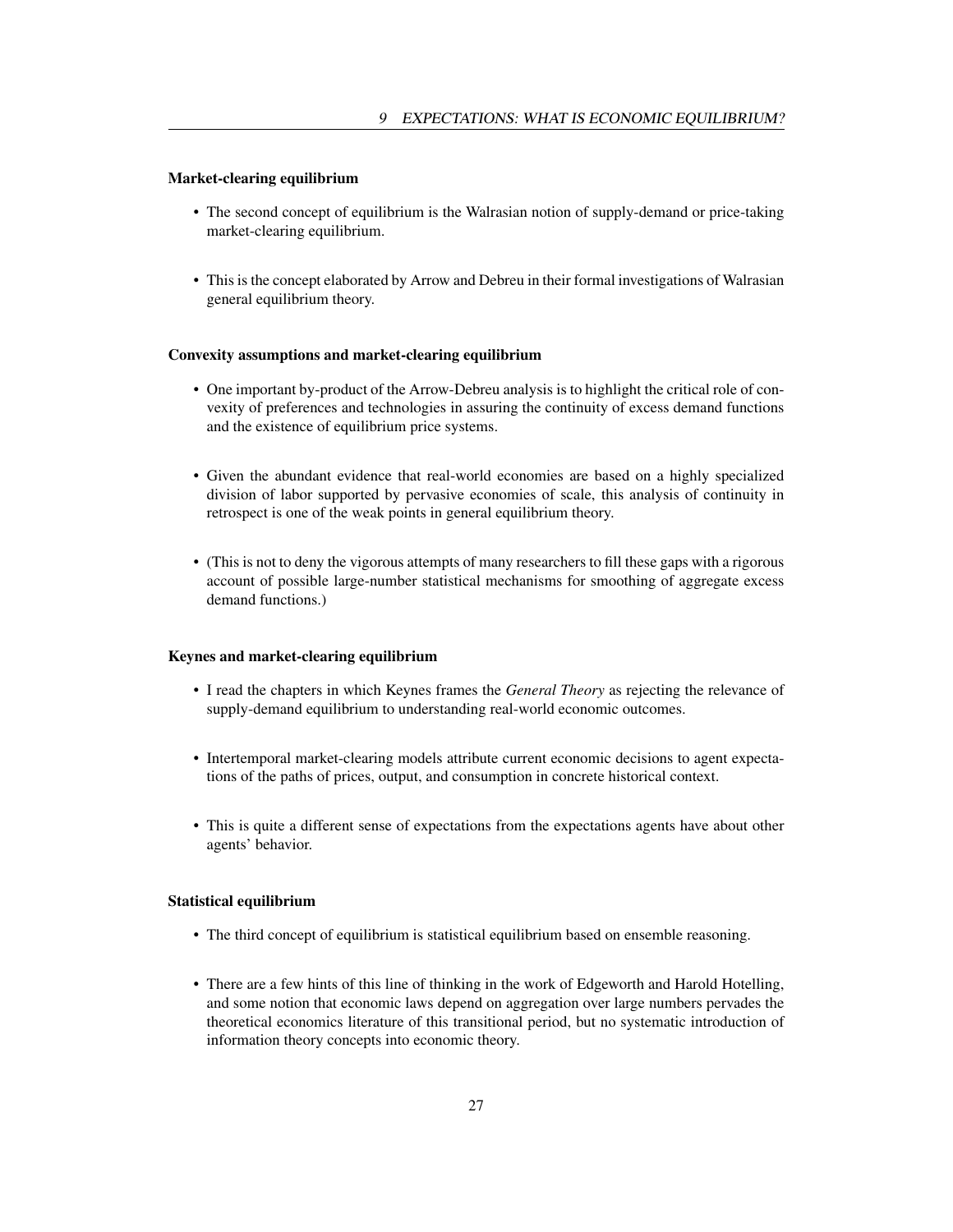# <span id="page-28-0"></span>The right sort of equilibrium

- Much of the history of economics of my lifetime arises from the tangled intertwining of these concepts of equilibrium.
- The sad history of the attempt of "Keynesian economics" to reconcile Keynes' analysis with Walrasian general equilibrium is one main line of this story.
- Hicks' [\(1946\)](#page-30-7) attempt in *Value and Capital* to map general equilibrium theory onto real economic experience suggested that any explanatory content of supply-demand theory must depend on a theory of expectations of the future path of prices.
- Unfortunately this line of thinking tangles economic analysis with the existential problem of the finiteness of human knowledge and its limitations precisely in foreseeing the future, leading to the dead end of rational expectations macroeconomics.

# Equilibrium, after all

- The theme of these remarks, then, is first of all to affirm the immense scientific value of equilibrium insights for economics and other social sciences.
- The discovery of stable equilibria of systems greatly increases the explanatory leverage of theory.
- The problem as it appears to me is not with equilibrium reasoning, but the sort of equilibrium reasoning.
- In particular, an economics tied to the flaws and fallacies of price-taking Walrasian general equilibrium concepts is barking up the wrong tree and bound to encounter the wrong sort of bees.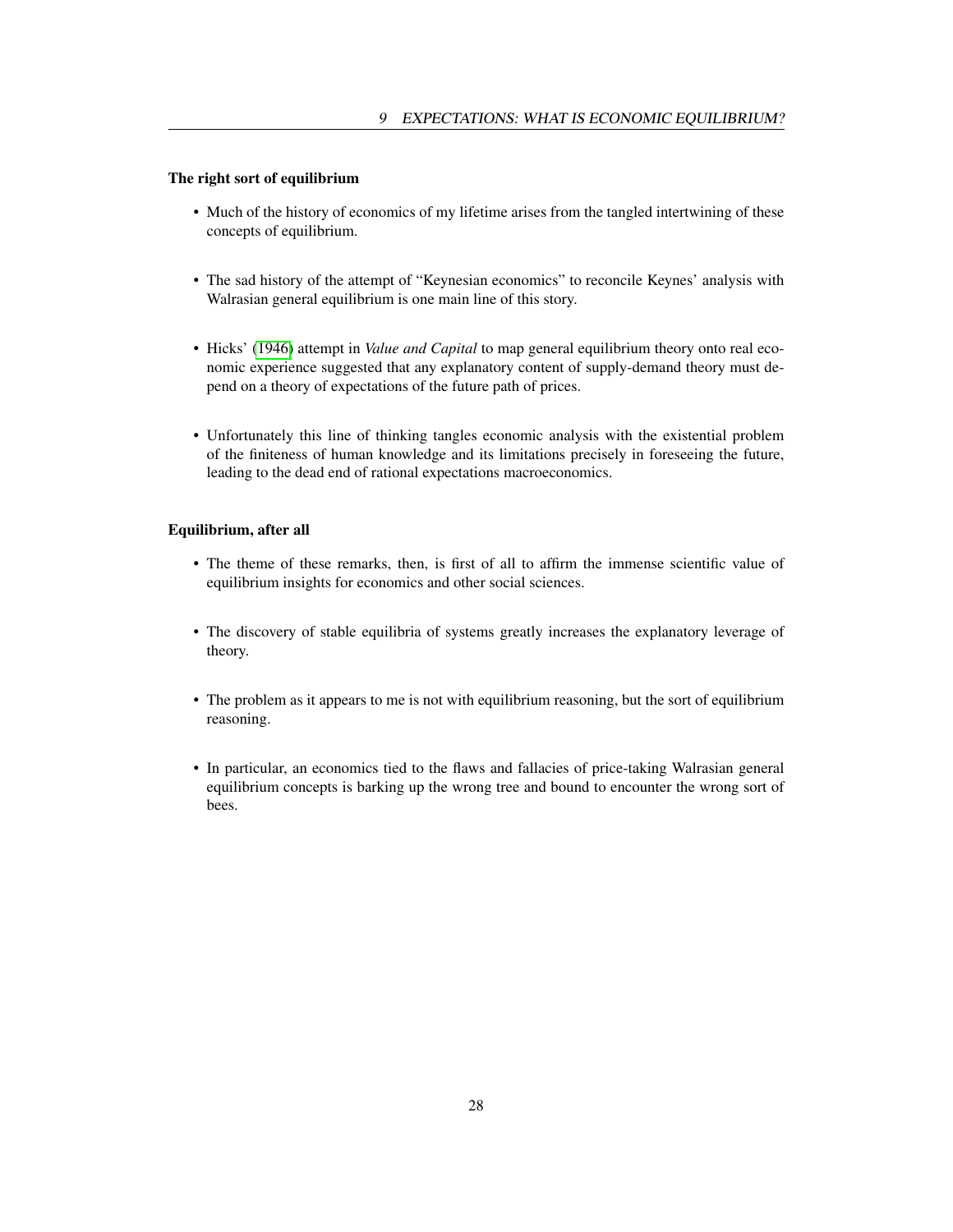

References